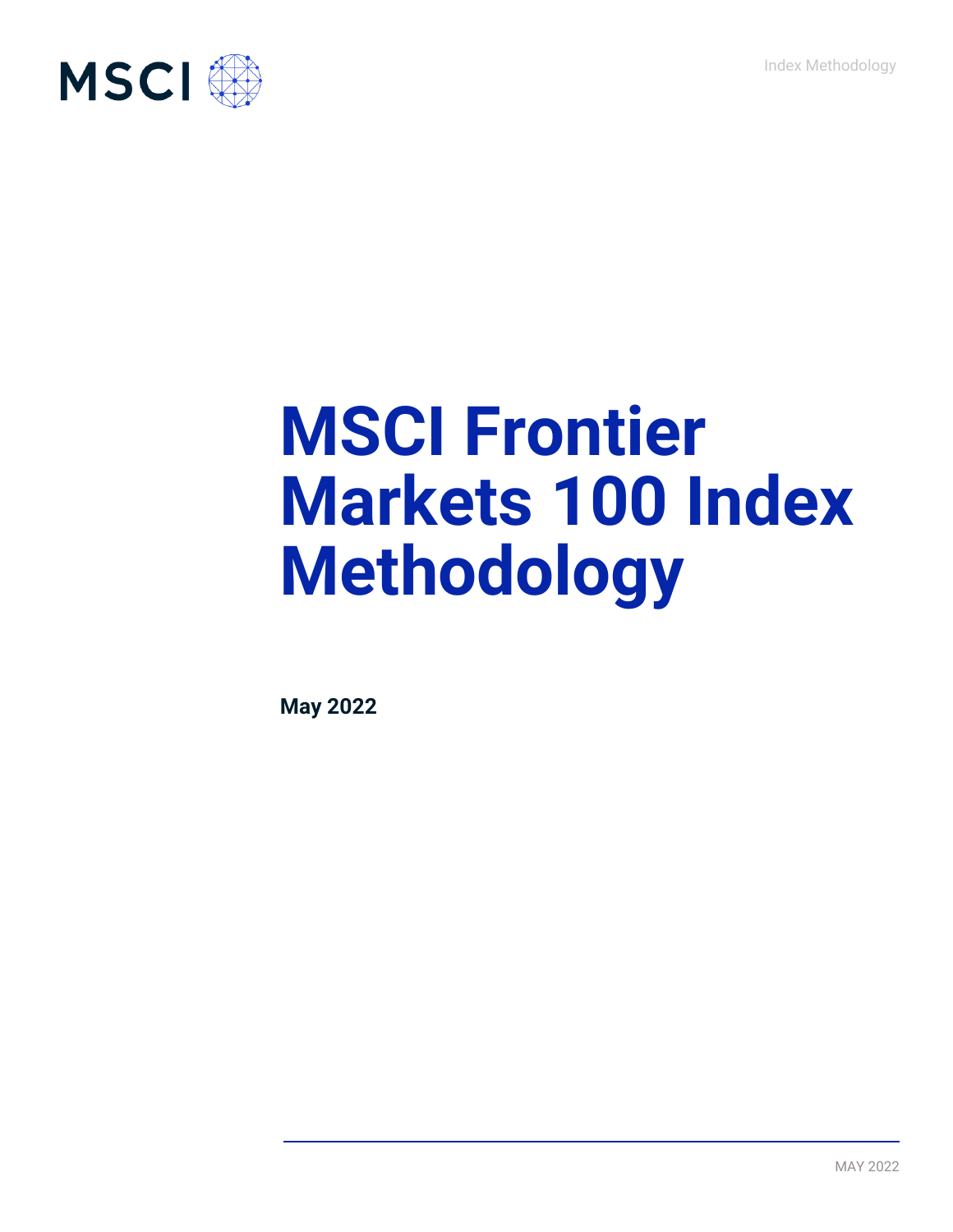

| <b>Contents</b> | 1              |       |                                                                       |  |
|-----------------|----------------|-------|-----------------------------------------------------------------------|--|
|                 | $\overline{2}$ |       |                                                                       |  |
|                 | 2.1            |       |                                                                       |  |
|                 | 2.2            |       | Minimum Free Float-Adjusted Market Capitalization Requirement5        |  |
|                 | 2.3            |       | Including Securities in the MSCI Frontier Markets 100 Index  5        |  |
|                 | 2.4            |       |                                                                       |  |
|                 | 2.5            |       |                                                                       |  |
|                 | 3              |       |                                                                       |  |
|                 | 3.1            |       |                                                                       |  |
|                 |                | 3.1.1 |                                                                       |  |
|                 |                | 3.1.2 |                                                                       |  |
|                 |                | 3.1.3 | Updating the Minimum Free Float-Adjusted Market Capitalization        |  |
|                 |                | 3.1.4 | Including the Securities in the MSCI Frontier Markets 100 Index  8    |  |
|                 |                | 3.1.5 |                                                                       |  |
|                 | 3.2            |       |                                                                       |  |
|                 | 3.2.1          |       | Updating the Minimum Free Float-Adjusted Market Capitalization        |  |
|                 |                | 3.2.2 |                                                                       |  |
|                 |                | 3.2.3 |                                                                       |  |
|                 | 3.3            |       | <b>Policy Regarding Trading Suspensions for Individual Securities</b> |  |
|                 | 3.4            |       | Cutoff Date for Market Capitalization and Prices Used for the         |  |
|                 | 3.5            |       |                                                                       |  |
|                 | 3.6            |       |                                                                       |  |
|                 |                | 3.6.1 |                                                                       |  |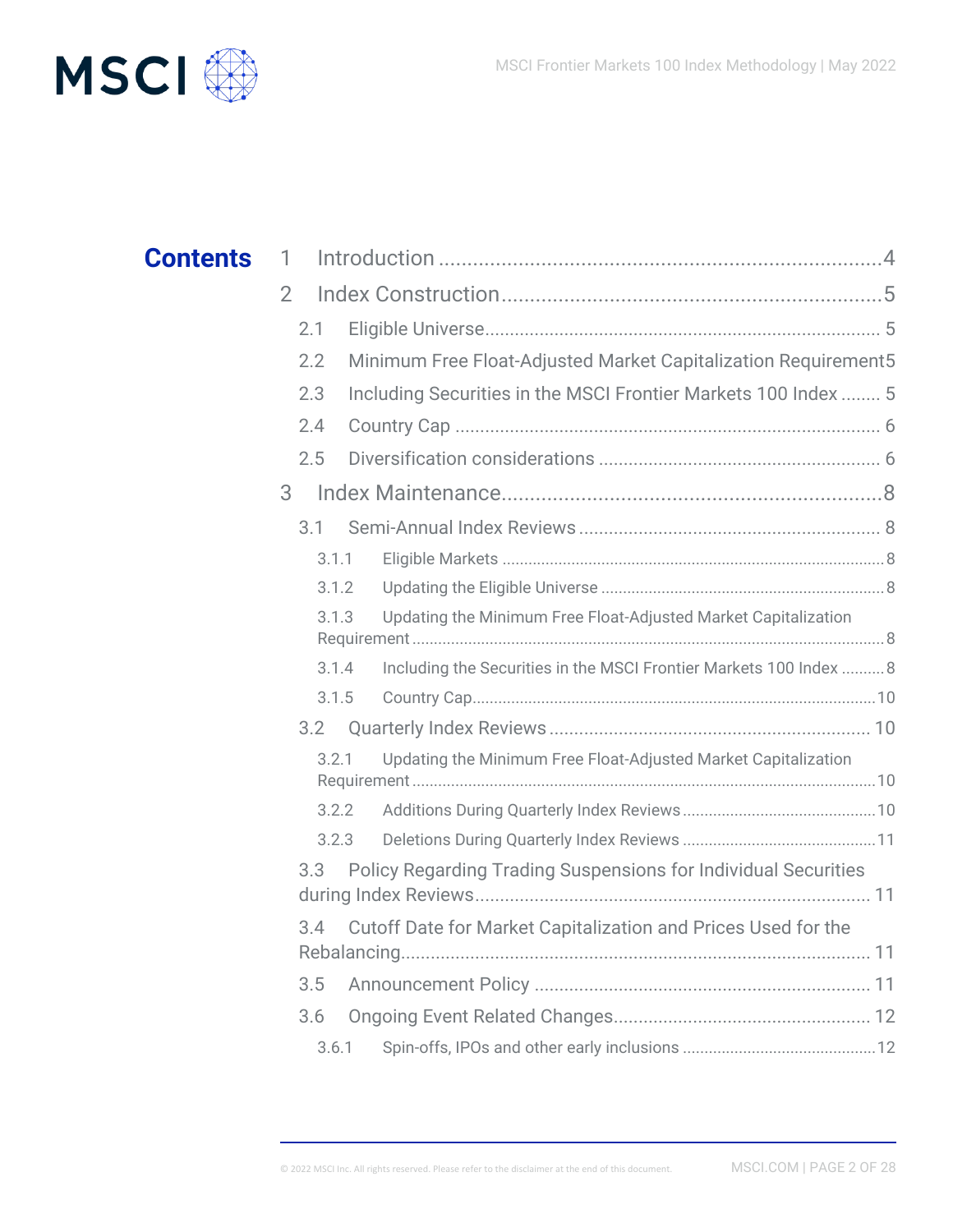

| 3.6.2 Number of Securities in the Index Following Corporate Events12 |  |
|----------------------------------------------------------------------|--|
|                                                                      |  |
| Appendix II: Methodology Changes and Phasing in the Context          |  |
| Appendix III: Methodology Change and Phasing in the Context          |  |
| Appendix IV: Phasing in the Context of the Reclassification of       |  |
| Appendix V: Phasing in the Context of the Reclassification of        |  |
|                                                                      |  |
|                                                                      |  |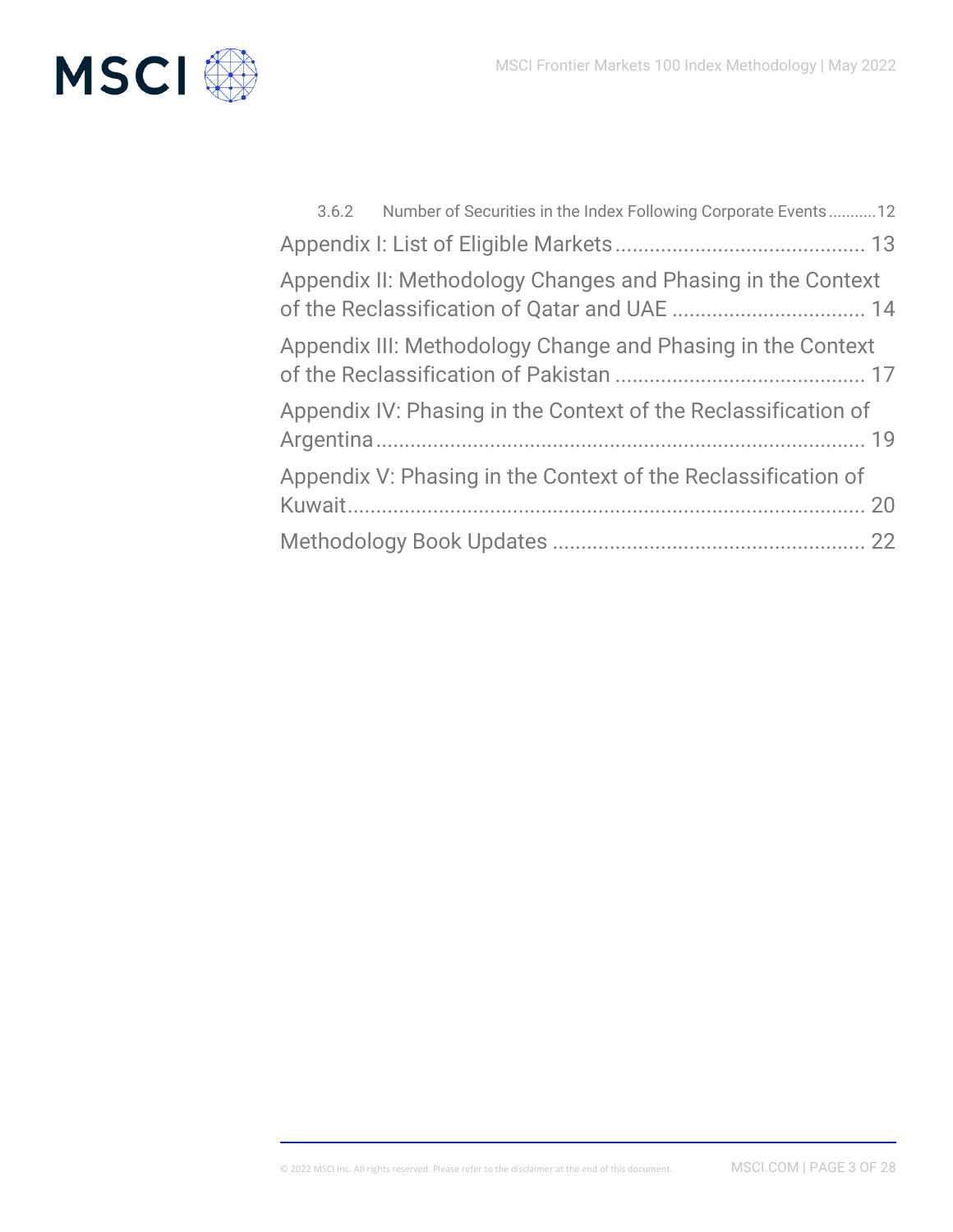

# **1 Introduction**

<span id="page-3-0"></span>The MSCI Frontier Markets 100 Index is based on the MSCI Frontier Markets (FM) Investable Market Index (IMI) (the "Parent Index"). The MSCI Frontier Markets 100 Index aims to reflect the performance of frontier markets while putting stronger emphasis on tradability compared to the Parent Index. This is achieved through six main features:

- $\bullet$  A minimum liquidity level<sup>1</sup> is required for securities to be included in the MSCI Frontier Markets 100 Index
- Only stocks exhibiting sufficient foreign room<sup>2</sup> are eligible for inclusion
- A higher minimum free float-adjusted market capitalization requirement is applied compared to the Parent Index
- An additional minimum length of trading requirement is applied compared to the Parent Index
- The number of constituents can fluctuate within a specific target range at the time of an Index Review
- The eligibility of new Frontier Markets for the MSCI Frontier Markets 100 Index is subject to prior public consultation

In addition, a country cap is applied in the MSCI Frontier Markets 100 Index in order to avoid excessive country concentration.

<sup>&</sup>lt;sup>1</sup> Measured by the 12-month Annualized Traded Value Ratio (ATVR).

<sup>&</sup>lt;sup>2</sup> Foreign room is defined as the proportion of shares still available to foreign investors relative to the maximum allowed.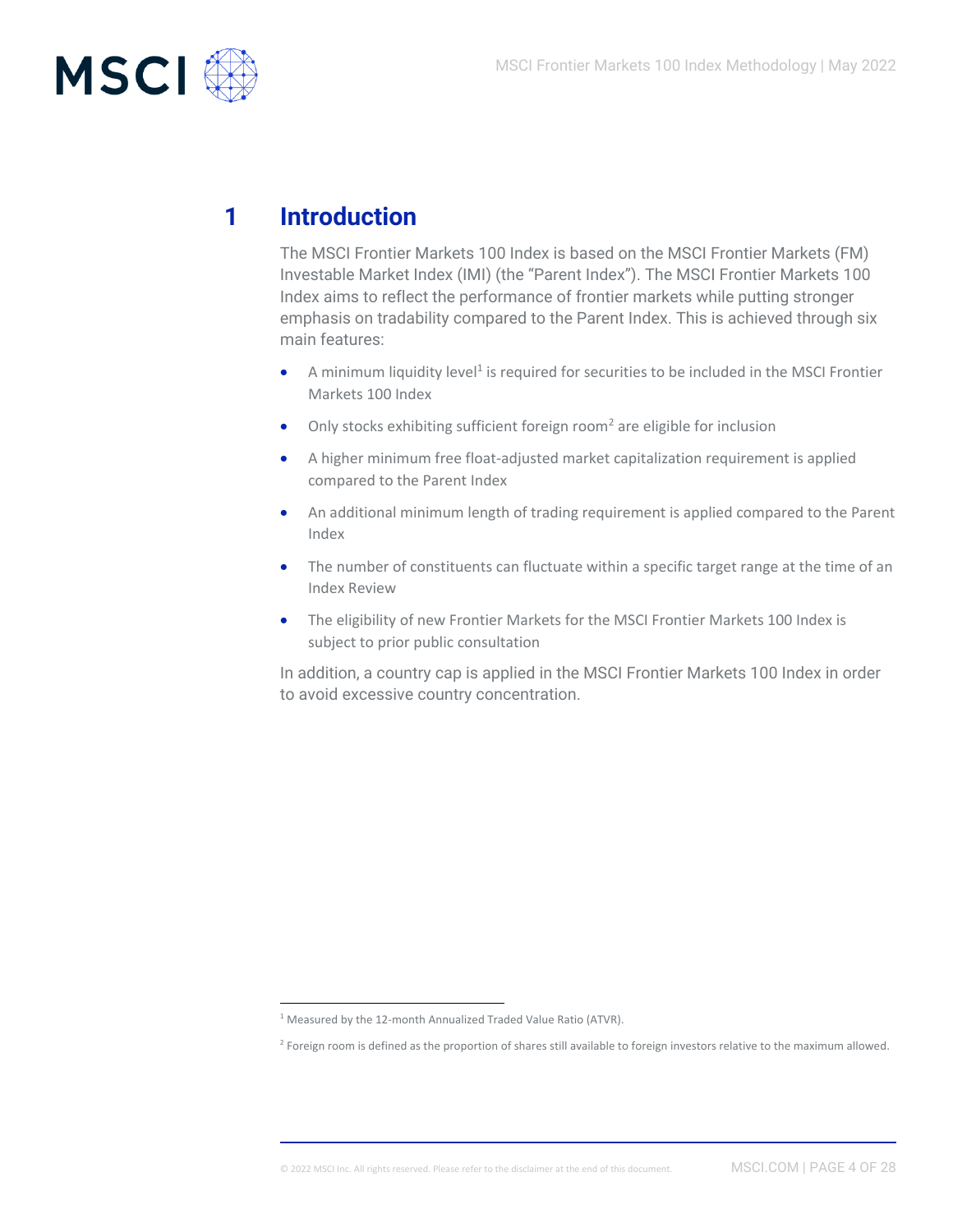

# <span id="page-4-0"></span>**2 Index Construction**

# 2.1 ELIGIBLE UNIVERSE

<span id="page-4-1"></span>The Eligible Universe for the MSCI Frontier Markets 100 Index is derived by applying investability screens to securities in the Parent Index. In order to be included in the Eligible Universe, a security:

- Must not be subject to a Limited Investability Factor (LIF) due to low foreign room;
- Must have a 12-month Annualized Traded Value Ratio (ATVR) above 10% and;
- Must have started trading at least two months before the implementation date of the Index Review.

# <span id="page-4-2"></span>2.2 MINIMUM FREE FLOAT-ADJUSTED MARKET CAPITALIZATION REQUIREMENT

In order to be included in the MSCI Frontier Markets 100 Index, a security from the Eligible Universe must meet a specific Minimum Free Float-Adjusted Market Capitalization Requirement.

The Minimum Free Float-Adjusted Market Capitalization Requirement is derived as follows:

- First, the securities in the Parent Index are sorted in descending order of free floatadjusted market capitalization and the cumulative coverage of the free float-adjusted market capitalization of the parent index is calculated at each security.
- Second, when the cumulative free float-adjusted market capitalization coverage of 90% of the sorted Parent Index is achieved the free float-adjusted market capitalization of the security at that point defines the Minimum Free Float-Adjusted Market Capitalization Requirement.

# 2.3 INCLUDING SECURITIES IN THE MSCI FRONTIER MARKETS 100 INDEX

<span id="page-4-3"></span>First, the securities in the Eligible Universe that have a free float-adjusted market capitalization above or equal to the Minimum Free Float-Adjusted Market Capitalization Requirement are counted.

Then, if the resulting number is:

• Between 85 and 115: all the securities counted are included in the MSCI Frontier Markets 100 Index.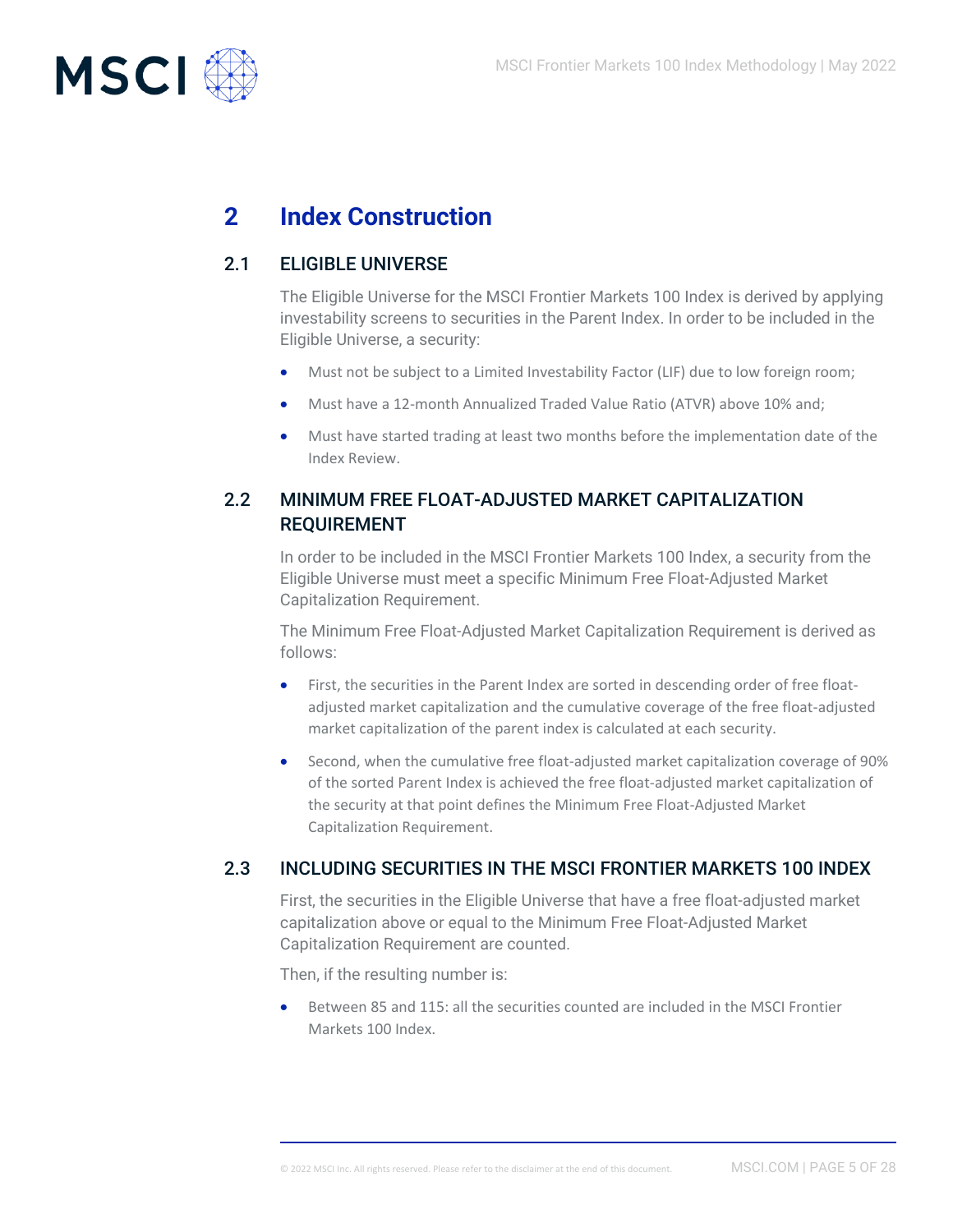

- Above 115: the securities in the Eligible Universe are ranked by decreasing free floatadjusted market capitalization and the top 115 securities are selected for inclusion in the MSCI Frontier Markets 100 Index.
- Below 85: the securities in the Eligible Universe are ranked by decreasing free floatadjusted market capitalization and the top 85 securities are selected for inclusion in the MSCI Frontier Markets 100 Index, even if the smallest securities fail the Minimum Free Float-Adjusted Market Capitalization Requirement.

# 2.4 COUNTRY CAP

<span id="page-5-0"></span>A cap of 40% is applied to the cumulative weight of the two largest countries in the MSCI Frontier Markets 100 Index.

If the total free float-adjusted market capitalization weight of the largest two countries is greater than 40% after application of the rules described in Section 2.3, the weights of these two countries (and their respective securities) are proportionally decreased in order to achieve a cumulative weight of exactly 40%. The weights of the other countries (and their respective securities) are then proportionally increased but not beyond the capped weight of the second largest country prior to the capping step.

The security capped weights in the MSCI Frontier Markets 100 Index are determined by applying a capping factor to the security free float-adjusted market capitalizations. The capping factor is the same for all securities classified in a given country.

# 2.5 DIVERSIFICATION CONSIDERATIONS

<span id="page-5-1"></span>The MSCI Frontier Markets 100 Index is designed to take into account certain fund diversification rules and guidance. After application of the rules described in section 2.4 the following steps are performed.

- The sum of the weights of all group entities representing more than 5% weight will be constrained at 25%;
- A buffer of 10% of the value is applied on the aggregation factor of 5% and the aggregation constraint of 25%. More specifically, as part of a rebalancing, the aggregated weight of all group entities with weight above 4.5%, cannot exceed 22.5% of the Index weight;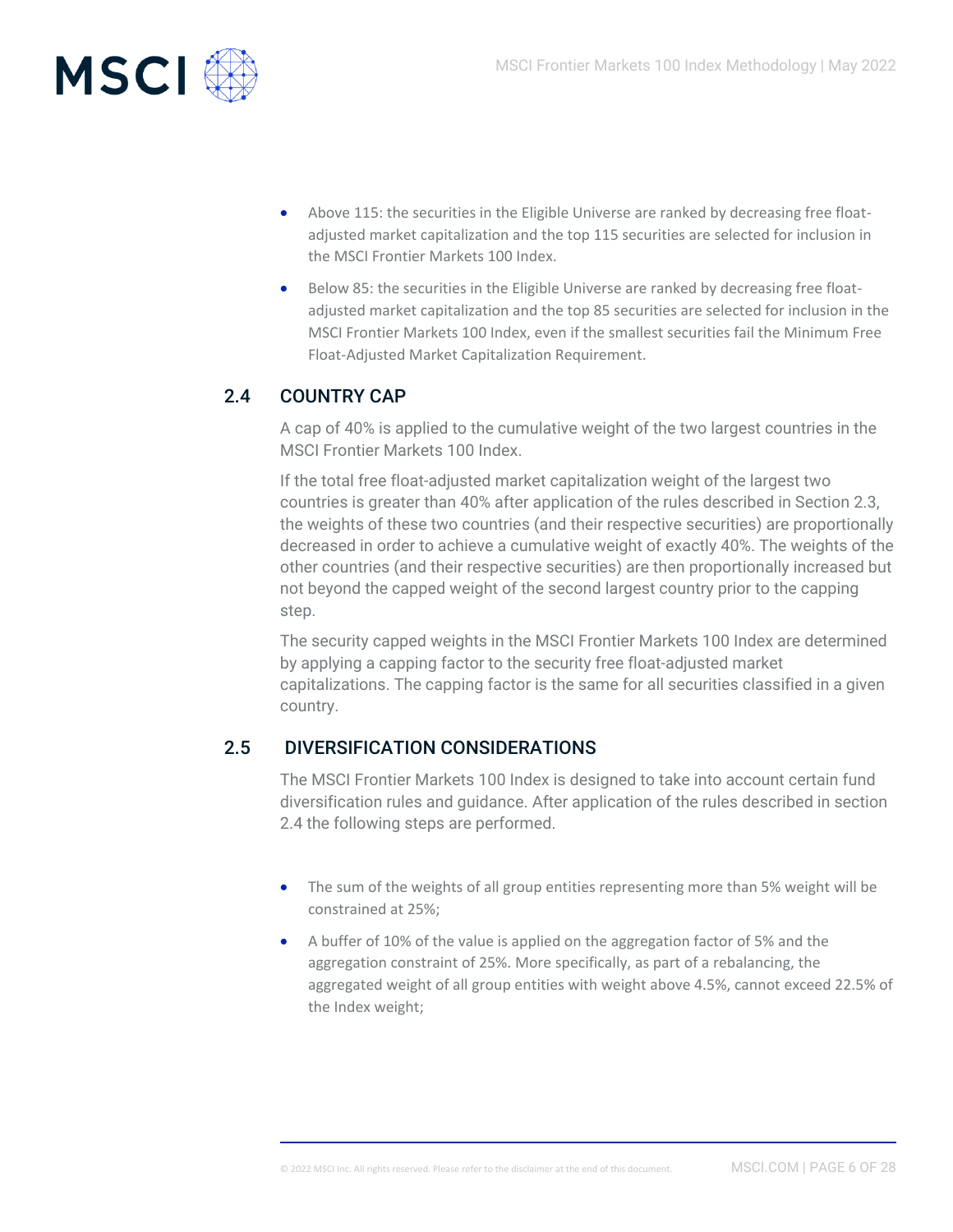

- Between two Quarterly Index Review effective dates, the Index is rebalanced at the end of any business day on which the constraints of 25% for group entities representing more than 5% are breached;
- The reweighting resulting from group entity capping would take priority over any other methodological requirement such as the country capping.

While the MSCI Frontier Markets 100 Index is designed to take into account fund diversification rules, the MSCI Frontier Markets 100 10/40 Index is designed to take into account the rules applicable for UCITS III compliant funds. Therefore, for the MSCI Frontier Markets 100 10/40 Index, the MSCI 10/40 Index Methodology is applied after the step described in section 2.4 in place of the diversification steps described above in this Section 2.5.

The details of the MSCI 10/40 Index Methodology are available at <http://www.msci.com/index-methodology> .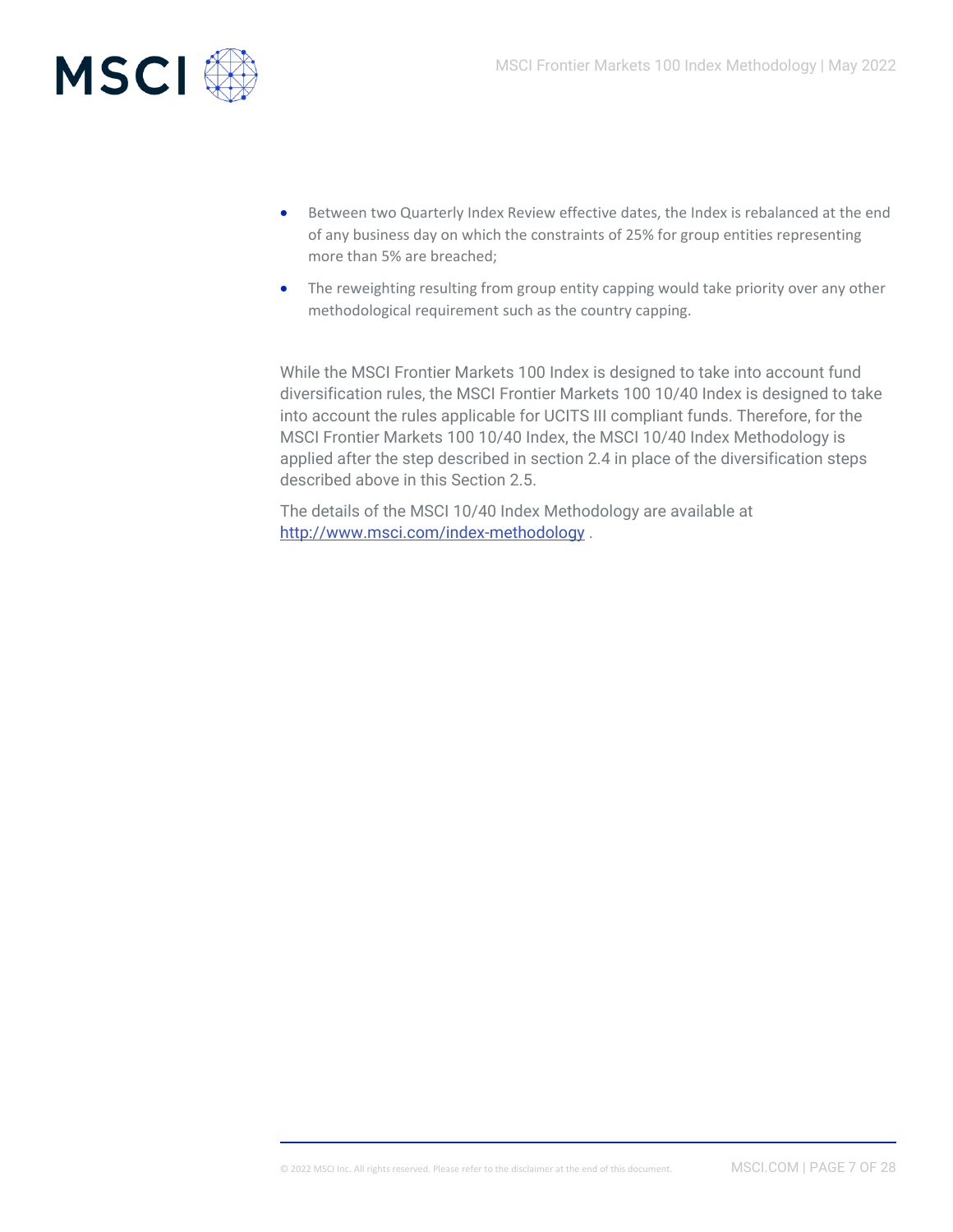

# <span id="page-7-0"></span>**3 Index Maintenance**

### 3.1 SEMI-ANNUAL INDEX REVIEWS

<span id="page-7-1"></span>The composition of the MSCI Frontier Markets 100 Index is fully reviewed on a semiannual basis coinciding with the May and November Semi-Annual Index Reviews (SAIRs) of the MSCI Global Investable Market Indexes.

Changes in Foreign Inclusion Factors (FIFs) and updates in number of shares for existing constituents effective at the SAIRs as per the MSCI Global Investable Market Indexes methodology are reflected in the MSCI Frontier Markets 100 Index.

### **3.1.1 ELIGIBLE MARKETS**

<span id="page-7-2"></span>MSCI maintains a list of Eligible Markets for the MSCI Frontier Markets 100 Index. Changes to the list are announced with the February Quarterly Index Reviews following public consultation and are implemented as part of subsequent May Semi-Annual Index Reviews. The list of Eligible Markets can be found in Appendix I.

### **3.1.2 UPDATING THE ELIGIBLE UNIVERSE**

<span id="page-7-3"></span>During an SAIR, the Eligible Universe is reviewed according to the rules described in Section 2.1. Only securities from Eligible Markets can be included in the updated Eligible Universe. In addition, to minimize index turnover, an existing constituent of the MSCI Frontier Markets 100 Index may remain in the Eligible Universe if its 12 month ATVR falls below the minimum level requirement of 10% as long as it is above 2/3rd of that level.

### <span id="page-7-4"></span>**3.1.3 UPDATING THE MINIMUM FREE FLOAT-ADJUSTED MARKET CAPITALIZATION REQUIREMENT**

During an SAIR, the Minimum Free Float-Adjusted Market Capitalization Requirement is updated using the rules described in Section 2.2.

### **3.1.4 INCLUDING THE SECURITIES IN THE MSCI FRONTIER MARKETS 100 INDEX**

<span id="page-7-5"></span>This section describes the rules used for including securities in the MSCI Frontier Markets 100 Index during SAIRs.

As a first step, the following securities in the updated Eligible Universe are counted:

• Existing constituents of the MSCI Frontier Markets 100 Index that have a free floatadjusted market capitalization above or equal to 2/3rd of the Minimum Free Float-Adjusted Market Capitalization Requirement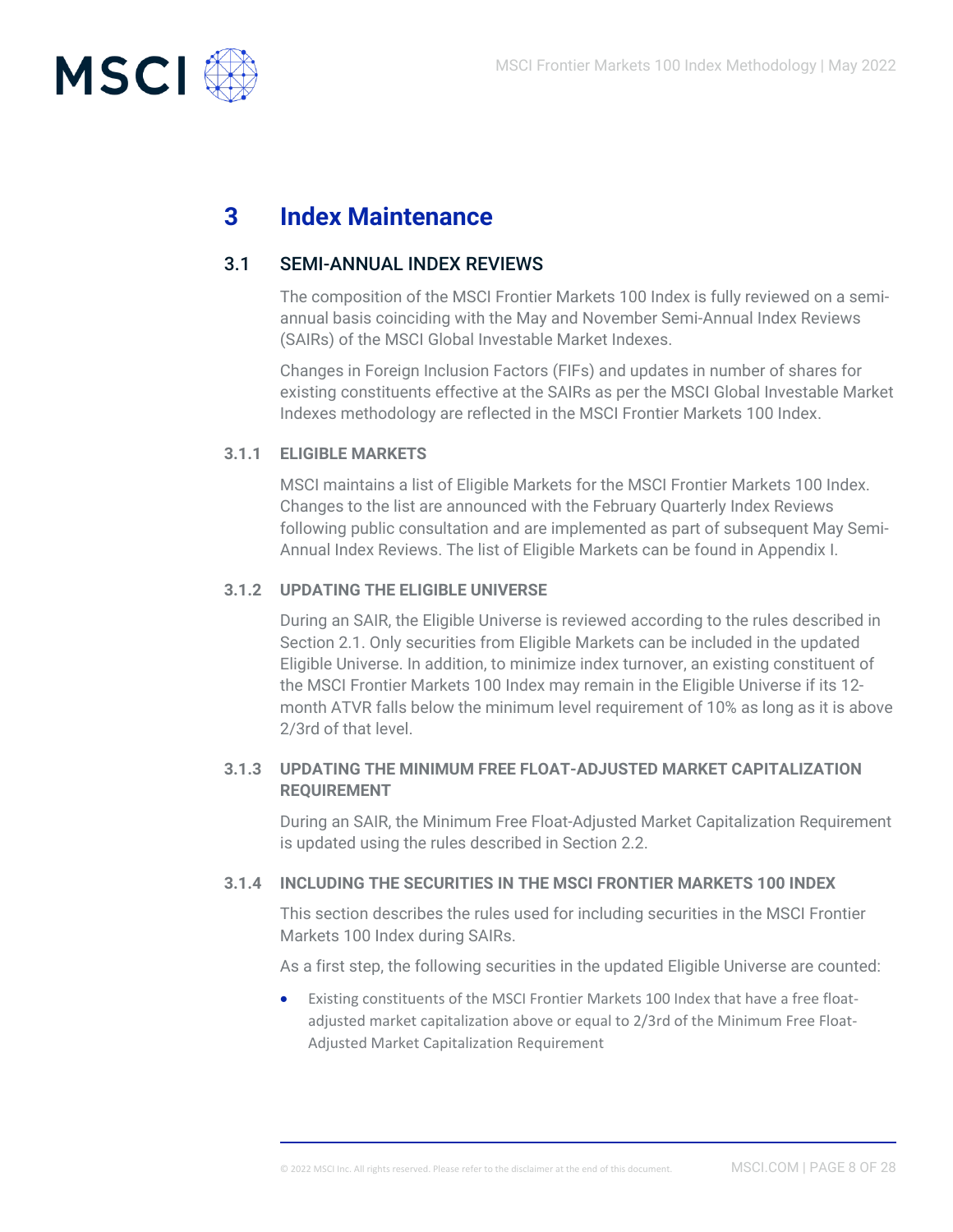

• Securities not currently constituents of the MSCI Frontier Markets 100 Index that have a free float-adjusted market capitalization above or equal to the Minimum Free Float-Adjusted Market Capitalization Requirement

Then, if the resulting number is:

- between 85 and 115: all the securities counted are included in the MSCI Frontier Markets 100 Index.
- above 115: the following securities in the updated Eligible Universe are selected for inclusion in the MSCI Frontier Markets 100 Index with the following priority until 115 securities are selected:
	- Existing constituents of the MSCI Frontier Markets 100 Index that have a free floatadjusted market capitalization above or equal to the Minimum Free Float-Adjusted Market Capitalization Requirement
	- Securities not currently constituents of the MSCI Frontier Markets 100 Index that have a free float-adjusted market capitalization above or equal 1.5x the Minimum Free Float-Adjusted Market Capitalization Requirement
	- Existing constituents of the MSCI Frontier Markets 100 Index that have a free floatadjusted market capitalization above or equal to 2/3rd of the Minimum Free Float-Adjusted Market Capitalization Requirement
	- Securities not currently constituents of the MSCI Frontier Markets 100 Index that have a free float-adjusted market capitalization above or equal to the Minimum Free Float-Adjusted Market Capitalization Requirement

Within each of the above steps, the securities are selected in descending order of free float-adjusted market capitalization.

- below 85: the following securities in the updated Eligible Universe are selected for inclusion in the MSCI Frontier Markets 100 Index with the following priority until 85 securities are selected:
	- Existing constituents of the MSCI Frontier Markets 100 Index that have a free floatadjusted market capitalization above or equal to 2/3rd of the Minimum Free Float-Adjusted Market Capitalization Requirement
	- Securities not currently constituents of the MSCI Frontier Markets 100 Index that have a free float-adjusted market capitalization above or equal to the Minimum Free Float-Adjusted Market Capitalization Requirement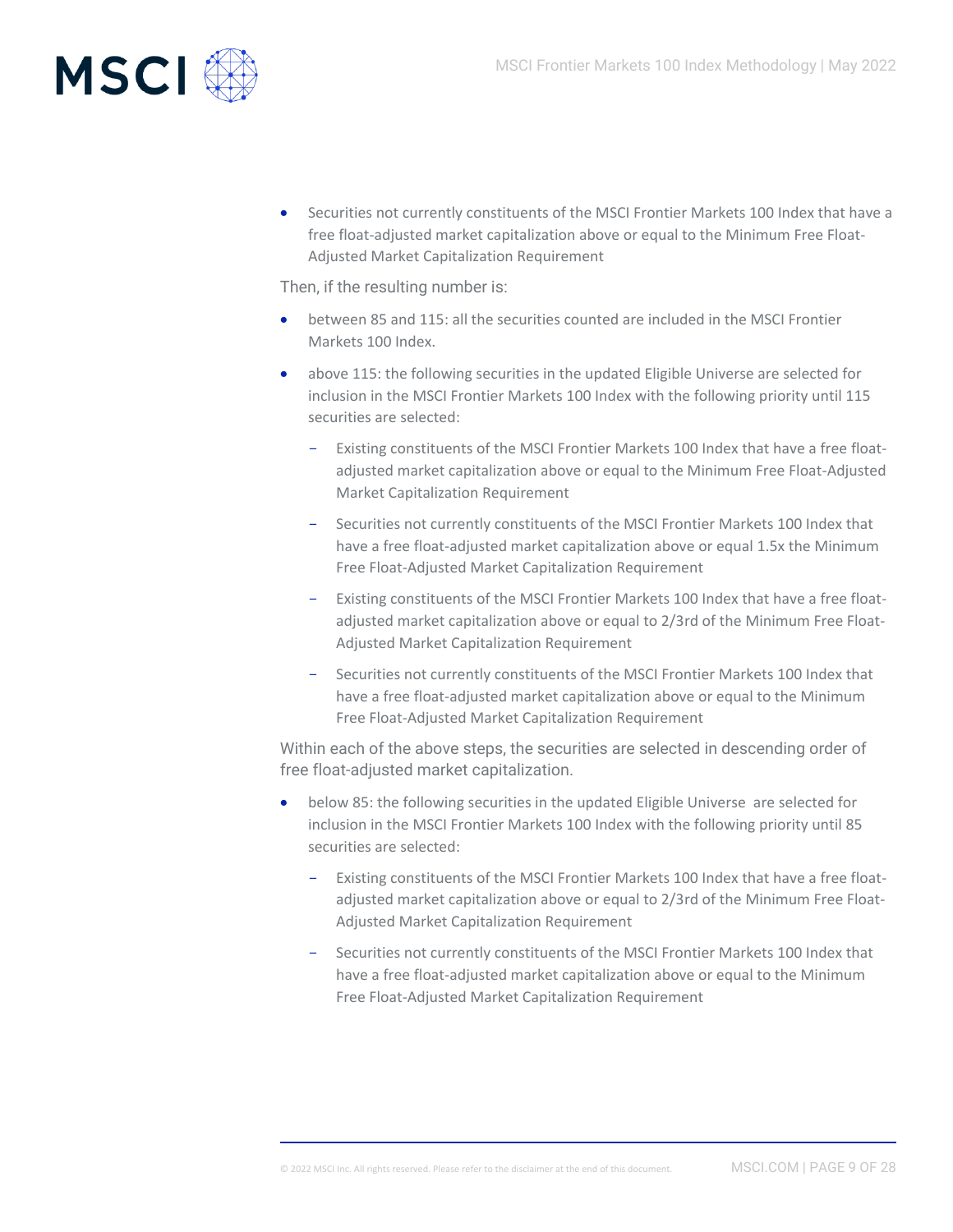

- Existing constituents of the MSCI Frontier Markets 100 Index that have a free floatadjusted market capitalization between 1/3rd and 2/3rd of the Minimum Free Float-Adjusted Market Capitalization Requirement
- Securities not currently constituents of the MSCI Frontier Markets 100 Index that have a free float-adjusted market capitalization between 2/3rd and one time of the Minimum Free Float-Adjusted Market Capitalization Requirement
- Existing constituents of the MSCI Frontier Markets 100 Index that have a free floatadjusted market capitalization below 1/3rd of the Minimum Free Float-Adjusted Market Capitalization Requirement
- Securities not currently constituents of the MSCI Frontier Markets 100 Index that have a free float-adjusted market capitalization below 2/3rd of the Minimum Free Float-Adjusted Market Capitalization Requirement

Within each of the above steps, the securities are selected in descending order of free float-adjusted market capitalization.

### **3.1.5 COUNTRY CAP**

<span id="page-9-0"></span>During SAIRs, a cap of 40% is applied to the cumulative weight of the two largest countries in the MSCI Frontier Markets 100 Index as described in section 2.4.

# 3.2 QUARTERLY INDEX REVIEWS

<span id="page-9-1"></span>The composition of the MSCI Frontier Markets 100 Index is partially reviewed at the time of the February and August Quarterly Index Reviews (QIRs) of the MSCI Global Investable Market Indexes.

Changes in Foreign Inclusion Factors (FIFs) and updates in number of shares for existing constituents effective at the QIRs as per the MSCI Global Investable Market Indexes methodology are reflected in the MSCI Frontier Markets 100 Index.

### <span id="page-9-2"></span>**3.2.1 UPDATING THE MINIMUM FREE FLOAT-ADJUSTED MARKET CAPITALIZATION REQUIREMENT**

During a QIR, the Minimum Free Float-Adjusted Market Capitalization Requirement is updated using the rules described in Section 2.2.

### **3.2.2 ADDITIONS DURING QUARTERLY INDEX REVIEWS**

<span id="page-9-3"></span>During a QIR, securities from the pro forma Parent Index are added to the MSCI Frontier Markets 100 Index if they: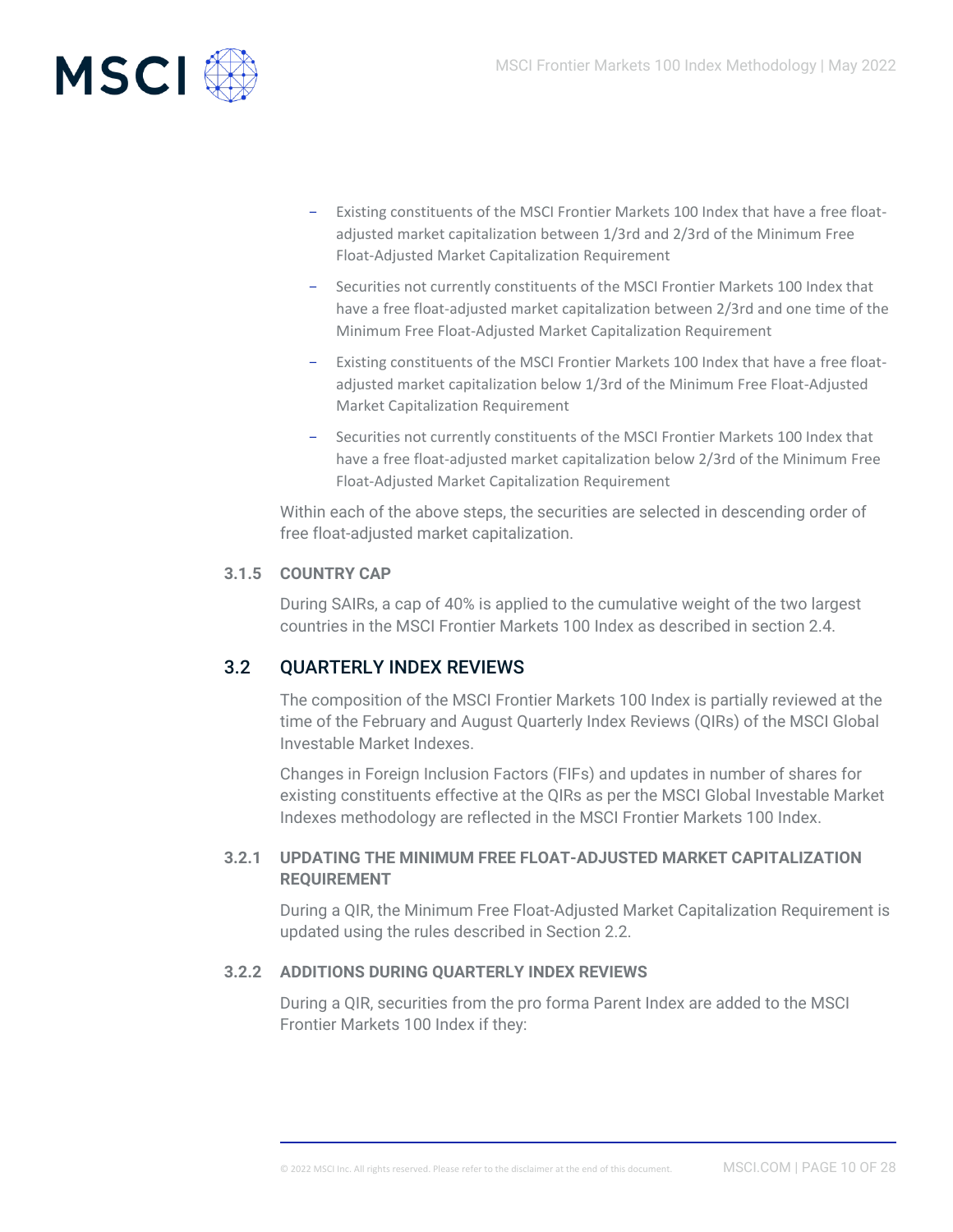

- Meet the investability screens described in section 2.1 and;
- Have a free float-adjusted market capitalization above 1.8 times the Minimum Free Float-Adjusted Market Capitalization Requirement.

The securities are added to the MSCI Frontier Markets 100 Index with a capping factor equal to the capping factor determined at the previous SAIR for securities classified in the same country.

### **3.2.3 DELETIONS DURING QUARTERLY INDEX REVIEWS**

<span id="page-10-1"></span><span id="page-10-0"></span>Deletions from the Parent Index at the time of QIRs are simultaneously deleted from the MSCI Frontier Markets 100 Index.

# 3.3 POLICY REGARDING TRADING SUSPENSIONS FOR INDIVIDUAL SECURITIES DURING INDEX REVIEWS

If a security that is scheduled to be added to or deleted from the MSCI Frontier Markets 100 Index is suspended from trading on the day before the effective implementation date of the index review, MSCI will cancel the implementation for the security. When the implementation of a deletion from the Parent Index is postponed, the implementation of the deletion from the MSCI Frontier Markets 100 Index will also be postponed. When the deletion is implemented in the Parent Index after the security resumes trading, the security will be simultaneously deleted from the MSCI Frontier Markets 100 Index.

# <span id="page-10-2"></span>3.4 CUTOFF DATE FOR MARKET CAPITALIZATION AND PRICES USED FOR THE REBALANCING

MSCI uses pro forma data as of the close of the business day prior to the announcement (ten business days before the effective date of each Semi-Annual Index Review and Quarterly Index Review) to derive the pro forma MSCI Frontier Markets 100 Index for each Semi-Annual Index Review and Quarterly Index Review.

### 3.5 ANNOUNCEMENT POLICY

<span id="page-10-3"></span>The pro forma MSCI Frontier Markets 100 Index is announced nine business days before the effective date of each Semi-Annual Index Review and Quarterly Index Review.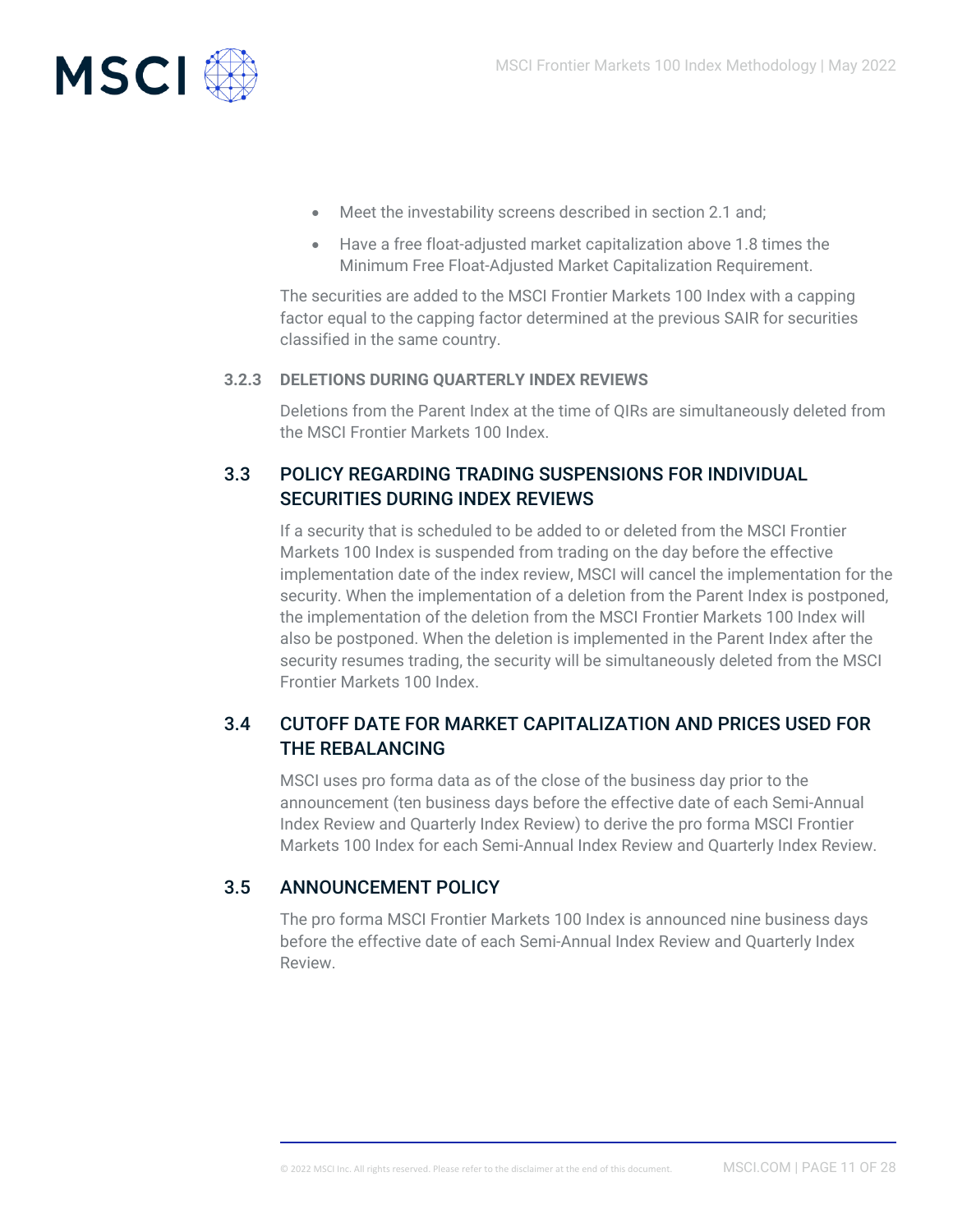

# 3.6 ONGOING EVENT RELATED CHANGES

<span id="page-11-0"></span>With the exception of the treatment as described below, the MSCI Frontier Markets 100 Index follows the event maintenance of the Parent Index. Details regarding the treatment of corporate events not covered below can be found in the MSCI Corporate Events Methodology Book, available at:

<span id="page-11-1"></span><http://www.msci.com/index-methodology>

#### **3.6.1 SPIN-OFFS, IPOS AND OTHER EARLY INCLUSIONS**

Companies spun off from existing constituents of the MSCI Frontier Markets 100 Index that are added to the Parent Index at the time of the event will be simultaneously added to the MSCI Frontier Markets 100 Index.

Other early inclusions, including IPOs, will only be considered for inclusion in the MSCI Frontier Markets 100 Index at the Index Review following the event.

#### **3.6.2 NUMBER OF SECURITIES IN THE INDEX FOLLOWING CORPORATE EVENTS**

<span id="page-11-2"></span>In the event that the number of securities in the MSCI Frontier Markets 100 Index would fall below 85 or rise above 115 due to corporate events, no additions or deletions would be made to restore the number of securities to 85 or 115 until the next Semi-Annual Index Review.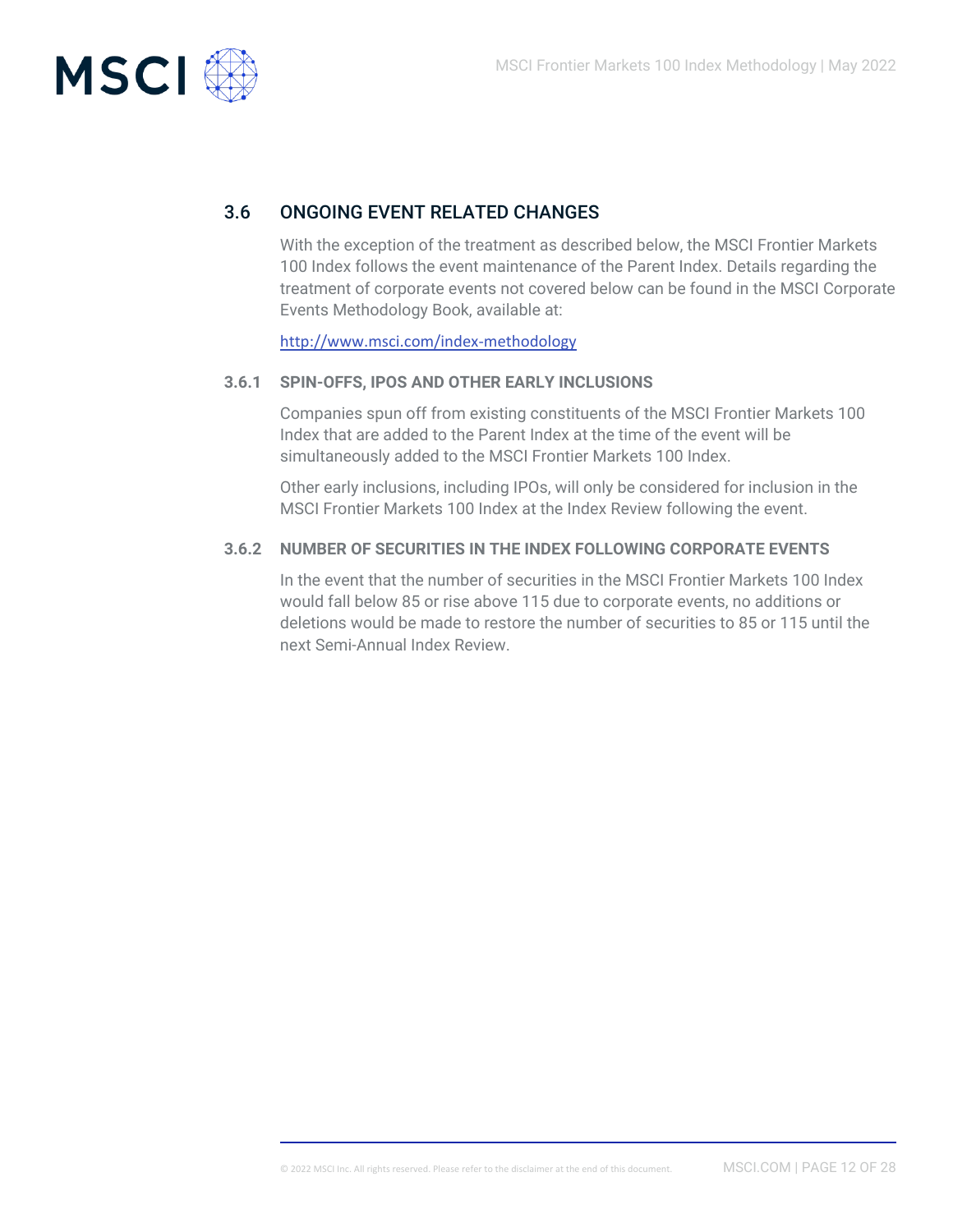

# <span id="page-12-0"></span>**Appendix I: List of Eligible Markets**

| <b>Bahrain</b> | Morocco             |
|----------------|---------------------|
| Bangladesh     | Nigeria             |
| Croatia        | Oman                |
| Estonia        | Pakistan            |
| Iceland        | Romania             |
| Jordan         | Serbia <sup>3</sup> |
| Kazakhstan     | Slovenia            |
| Kenya          | Sri Lanka           |
| Lithuania      | Tunisia             |
| Mauritius      | Vietnam             |

List of Eligible Markets for the MSCI Frontier Markets 100 Index:

<sup>&</sup>lt;sup>3</sup> As announced on May 11, 2021, MSCI will exceptionally maintain the MSCI Serbia Index with a single constituent as part of the May 2021 Semi-Annual Index Review. Following a decline in the size and liquidity of the Serbian equity market, the current number of securities in the MSCI Serbia Investable Equity Universe has dropped below the minimum constituent requirement for Frontier Markets.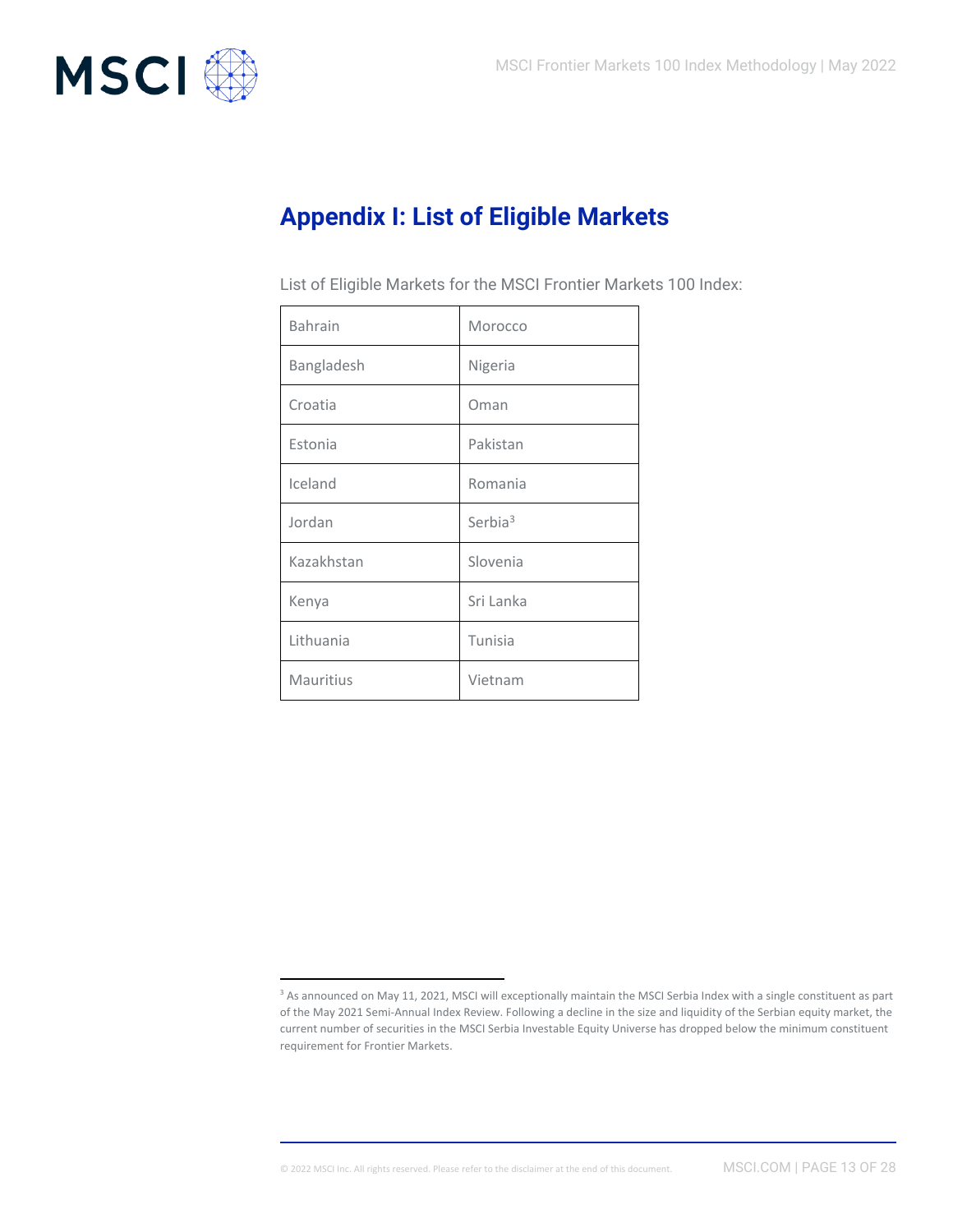

# <span id="page-13-0"></span>**Appendix II: Methodology Changes and Phasing in the Context of the Reclassification of Qatar and UAE**

The reclassifications of Qatar and UAE from Frontier Markets to Emerging Markets were implemented as part of the May 2014 Semi-Annual Index Review (SAIR). MSCI revised the methodology for the MSCI Frontier Markets 100 Index in order to address the impact on the Index of these reclassifications.

|                                                                 | <b>Previous Methodology</b>                                                                                        | <b>Revised Methodology</b>                                                                                                  |
|-----------------------------------------------------------------|--------------------------------------------------------------------------------------------------------------------|-----------------------------------------------------------------------------------------------------------------------------|
| Parent Index                                                    | MSCI Frontier Markets (FM) Index                                                                                   | MSCI Frontier Markets (FM) Investable<br>Market Index (IMI)                                                                 |
| Free float-<br>adjusted market<br>capitalization<br>requirement | No additional minimum free float-<br>adjusted market capitalization<br>requirement compared to the Parent<br>Index | Application of a higher minimum free<br>float-adjusted market capitalization<br>requirement compared to the Parent<br>Index |
| Number of<br>constituents                                       | Number of constituents set to 100 at<br>the time of an Index Review                                                | Number of constituents allowed to<br>fluctuate between 85 and 115 at the<br>time of an Index Review                         |
| Country cap                                                     | Cap of 50% applied to the weight of a<br>country in the MSCI Frontier Markets<br>100 Index                         | Cap of 40% applied to the cumulative<br>weight of the two largest countries in<br>the MSCI Frontier Markets 100 Index       |

The revised methodology for the MSCI Frontier Markets 100 Index became effective starting from the May 2014 Semi-Annual Index Review. The transition from the previous methodology for the MSCI Frontier Markets 100 Index occurred in seven monthly phases:

- Phase 1: as of the close of May 30, 2014 (effective June 2, 2014) to coincide with the May 2014 Semi-Annual Index Review
- Phase 2: as of the close of June 30, 2014 (effective July 1, 2014)
- Phase 3: as of the close of July 31, 2014 (effective August 1, 2014)
- Phase 4: as of the close of August 29, 2014 (effective September 1, 2014)
- Phase 5: as of the close of September 30, 2014 (effective October 1, 2014)
- Phase 6: as of the close of October 31, 2014 (effective November 3, 2014)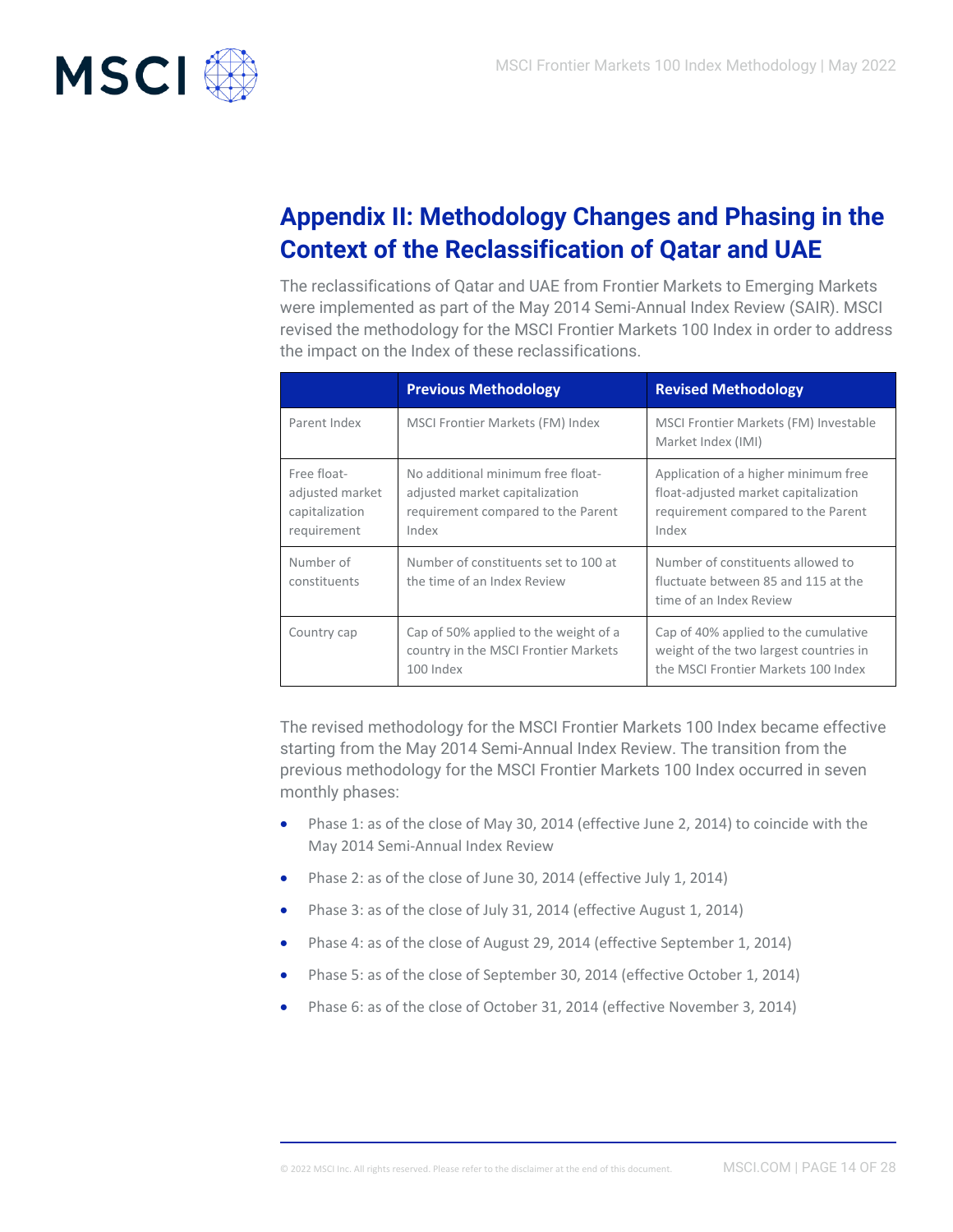

• Phase 7: as of the close of November 25, 2014 (effective November 26, 2014) to coincide with the November 2014 Semi-Annual Index Review

Each phase involved the following activities:

- Determine the post-transition MSCI Frontier Markets 100 Index
- Determine the difference between the current MSCI Frontier Markets 100 Index (at the time of each phase) and the post-transition MSCI Frontier Markets 100 Index
- Implement only a portion of this difference in the MSCI Frontier Markets 100 Index (except for phase 7 when the MSCI Frontier Markets 100 Index converged with the posttransition MSCI Frontier Markets 100 Index)

In order to minimize reverse turnover, only the final step of the transition to the revised methodology was implemented as part of the November 2014 Semi-Annual Index Review, i.e. the MSCI Frontier Markets 100 Index was not rebalanced. The Semi-Annual Index Reviews for the MSCI Frontier Markets 100 Index, as described in this methodology book, will resume at the time of the May 2015 Semi-Annual Index Review.

Changes in the number of shares and Foreign Inclusion Factors (FIFs) for the Parent Index resulting from regular Index Reviews or corporate events were implemented simultaneously in the MSCI Frontier Markets 100 Index. In addition companies deleted from the Parent Index due to corporate events or Index Reviews (as defined in the MSCI GIMI methodology) were also deleted from the MSCI Frontier Markets 100 Index during this transition period.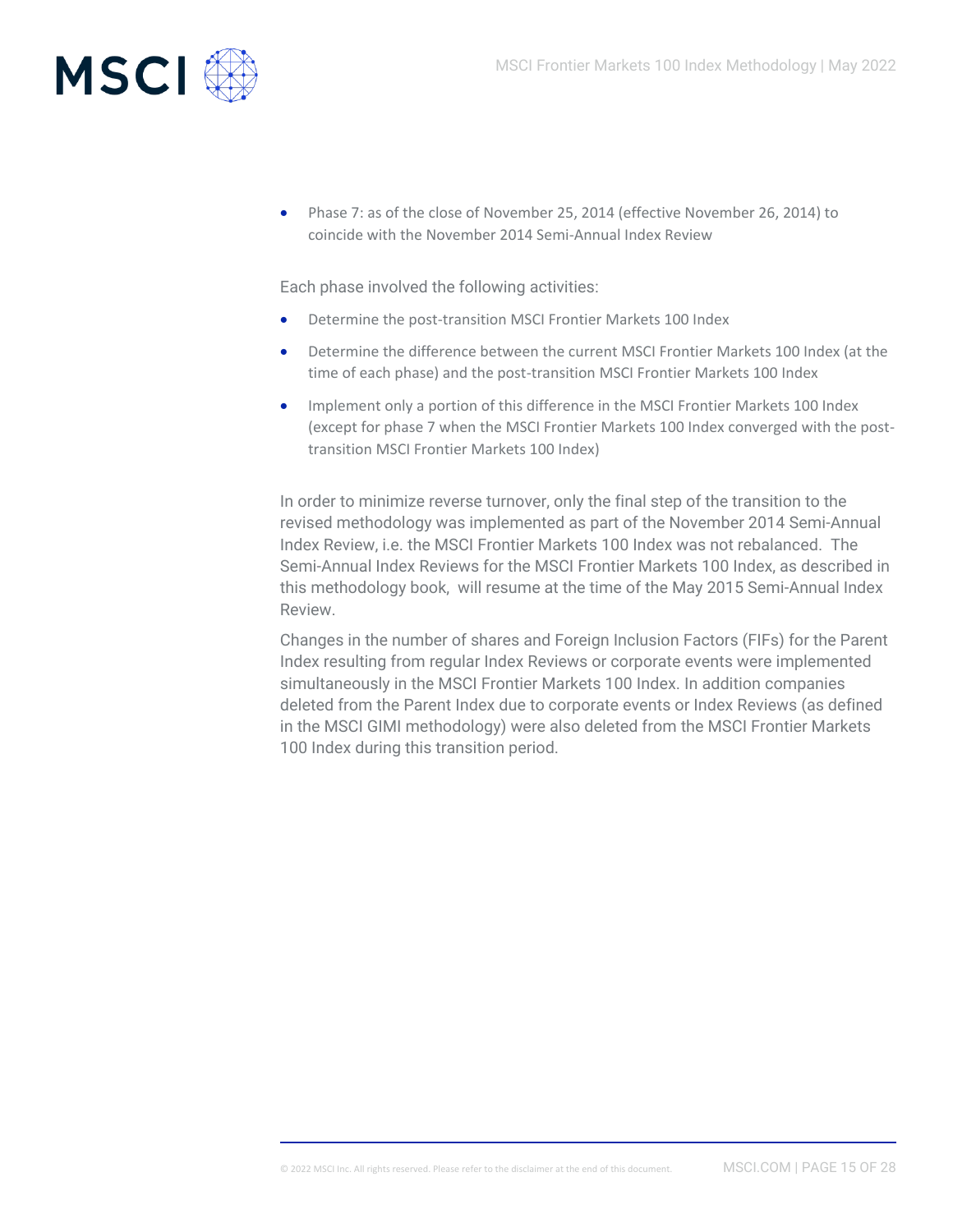

Details on each phase are provided in the table below:

|         | <b>Post-transition index</b>                                                                                                                                                                                                                                                                                                                                                                                                   | <b>Data used</b>                                                                                                                                                                                           | <b>Changes implemented</b>                                                                                                                           |
|---------|--------------------------------------------------------------------------------------------------------------------------------------------------------------------------------------------------------------------------------------------------------------------------------------------------------------------------------------------------------------------------------------------------------------------------------|------------------------------------------------------------------------------------------------------------------------------------------------------------------------------------------------------------|------------------------------------------------------------------------------------------------------------------------------------------------------|
| Phase 1 | The post-transition index was<br>derived from applying the revised<br>index maintenance methodology as<br>described in Section 3.                                                                                                                                                                                                                                                                                              | Pro forma data of the parent index<br>(i.e. reflecting the results of the May<br>2014 Semi-Annual Index Review) as<br>of the close of the business day<br>before the announcement date of<br>phase 1.      | 1/7th of the difference (measured<br>by security index market cap)<br>between the current index and the<br>post-transition index was<br>implemented. |
| Phase 2 |                                                                                                                                                                                                                                                                                                                                                                                                                                | Data of the parent index as of the<br>close of the business day before the<br>announcement date of phase 2.                                                                                                | 1/6th of the difference between<br>the current index and the post-<br>transition index was implemented.                                              |
| Phase 3 | At each phase from phase 2 to<br>phase 7, securities in the post-<br>transition index were updated to                                                                                                                                                                                                                                                                                                                          | Data of the parent index as of the<br>close of the business day before the<br>announcement date of phase 3.                                                                                                | 1/5th of the difference between<br>the current index and the post-<br>transition index was implemented.                                              |
| Phase 4 | reflect market performance as well<br>as changes in the parent index due<br>to past corporate events and index<br>reviews.<br>The list of constituents in the post-<br>transition index remained<br>unchanged, with the exception of<br>securities deleted from the parent<br>index due to past corporate events<br>or index reviews which were<br>excluded from the post-transition<br>index.<br>The country cap described in | Pro forma data of the parent index<br>(i.e. reflecting the results of the<br>August 2014 Quarterly Index<br>Review) as of the close of the<br>business day before the<br>announcement date of phase 4.     | 1/4th of the difference between<br>the current index and the post-<br>transition index was implemented.                                              |
| Phase 5 |                                                                                                                                                                                                                                                                                                                                                                                                                                | Data of the parent index as of the<br>close of the business day before the<br>announcement date of phase 5.                                                                                                | 1/3rd of the difference between<br>the current index and the post-<br>transition index was implemented.                                              |
| Phase 6 |                                                                                                                                                                                                                                                                                                                                                                                                                                |                                                                                                                                                                                                            | Data of the parent index as of the<br>close of the business day before the<br>announcement date of phase 6.                                          |
| Phase 7 | Section 2.4 was then applied to the<br>post-transition index.                                                                                                                                                                                                                                                                                                                                                                  | Pro forma data of the parent index<br>(i.e. reflecting the results of the<br>November 2014 Semi-Annual Index<br>Review) as of the close of the<br>business day before the<br>announcement date of phase 7. | The full difference between the<br>current index and the post-<br>transition index was implemented.                                                  |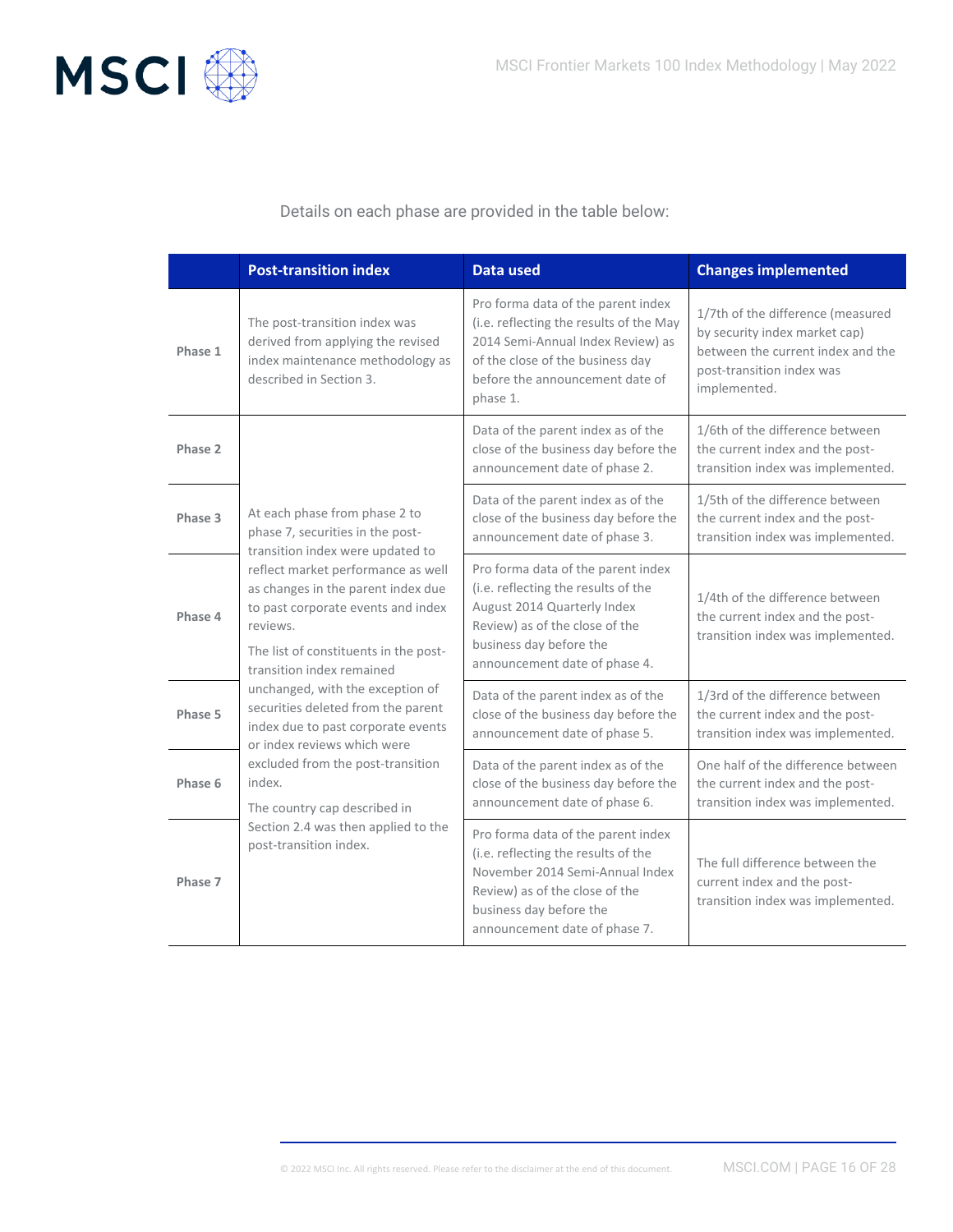

# <span id="page-16-0"></span>**Appendix III: Methodology Change and Phasing in the Context of the Reclassification of Pakistan**

The reclassification of Pakistan from Frontier Markets to Emerging Markets was implemented as part of the May 2017 Semi-Annual Index Review (SAIR). In this context, the Minimum Free Float Adjusted Market Capitalization Requirement was lowered to correspond to a cumulative coverage of 90% of the Parent Index instead of the previous threshold of 80%.

MSCI phased the May 2017 SAIR changes for the MSCI Frontier Markets 100 Index over four successive months:

- Phase 1: as of close of May 31, 2017 (effective June 1, 2017) to coincide with the May 2017 Semi-Annual Index Review
- Phase 2: as of close of June 30, 2017 (effective July 3, 2017)
- Phase 3: as of close of July 31, 2017 (effective August 1, 2017)
- Phase 4: as of close of August 31, 2017 (effective September 1, 2017) to coincide with the August 2017 Quarterly Index Review

A larger proportion of the changes (40% of the weight difference) was implemented in the first phase in May, while the remaining changes were spread over three subsequent phases of 20% each.

Each phase involved the following activities:

- Determining the post-reclassification MSCI Frontier Markets 100 Index (see table below for details)
- Calculating the difference between the current security weights in the MSCI Frontier Markets 100 Index and the security weights in the postreclassification MSCI Frontier Markets 100 Index («Weight Difference»)
- Calculating the pro forma security weights in the MSCI Frontier Markets 100 Index («Pro Forma Weights»)
	- $\circ$  Phase 1 => Pro Forma Weight = Current Weight + (Weight Difference \* 40%)
	- $\circ$  Phase 2 => Pro Forma Weight = Current Weight + (Weight Difference \* 33.3%)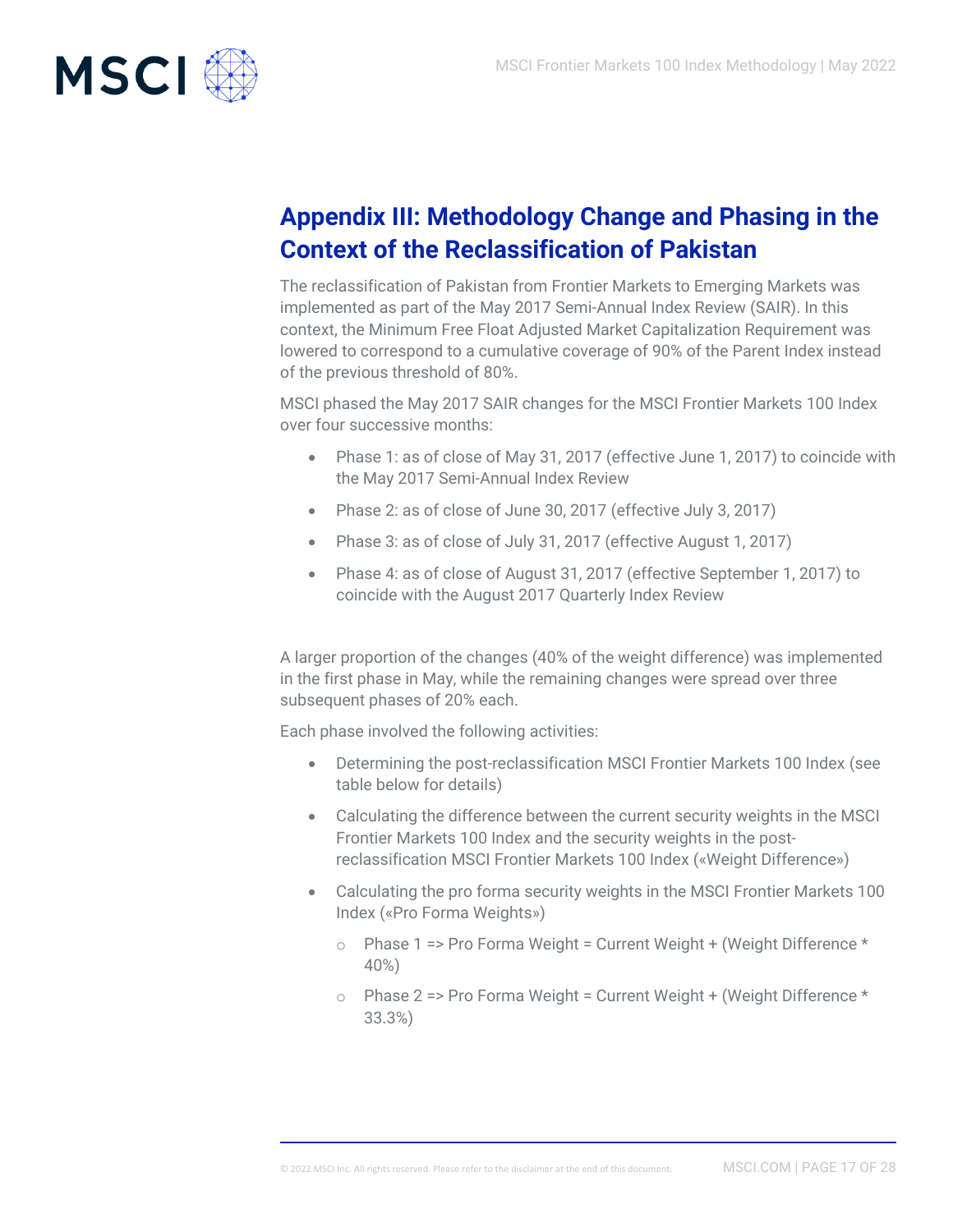

- $\circ$  Phase 3 => Pro Forma Weight = Current Weight + (Weight Difference \* 50%)
- o Phase 4 => Pro Forma Weight = Post-Reclassification Weight

The pro forma MSCI Frontier Markets 100 Index was announced nine business days before the effective date of each phase. For each phase, MSCI used data as of the close of the business day prior to the announcement to derive the pro forma weights.

During the phasing period, corporate events were implemented as usual in the MSCI Frontier Markets 100 Index as per Section 3.3.

Details on the calculation of the post-reclassification index for each phase are provided in the table below:

|                | <b>Post-reclassification index</b>                                                                                                                                                                                                                                                                                       |
|----------------|--------------------------------------------------------------------------------------------------------------------------------------------------------------------------------------------------------------------------------------------------------------------------------------------------------------------------|
| Phase 1        | The post-reclassification index was derived from applying the Semi-Annual Index Review<br>methodology described in Section 3.1.                                                                                                                                                                                          |
| Phases 2 and 3 | At phases 2 and 3, securities in the post-reclassification index were updated to reflect market<br>performance, as well as corporate events implemented in the MSCI Frontier Markets 100 Index.<br>The country cap described in Section 2.4 was then applied to the post-reclassification index.                         |
| Phase 4        | The post-reclassification index was updated to reflect market performance, corporate events<br>implemented in the MSCI Frontier Markets 100 Index, as well as the results of the August 2017<br>Quarterly Index Review.<br>The country cap described in Section 2.4 was then applied to the post-reclassification index. |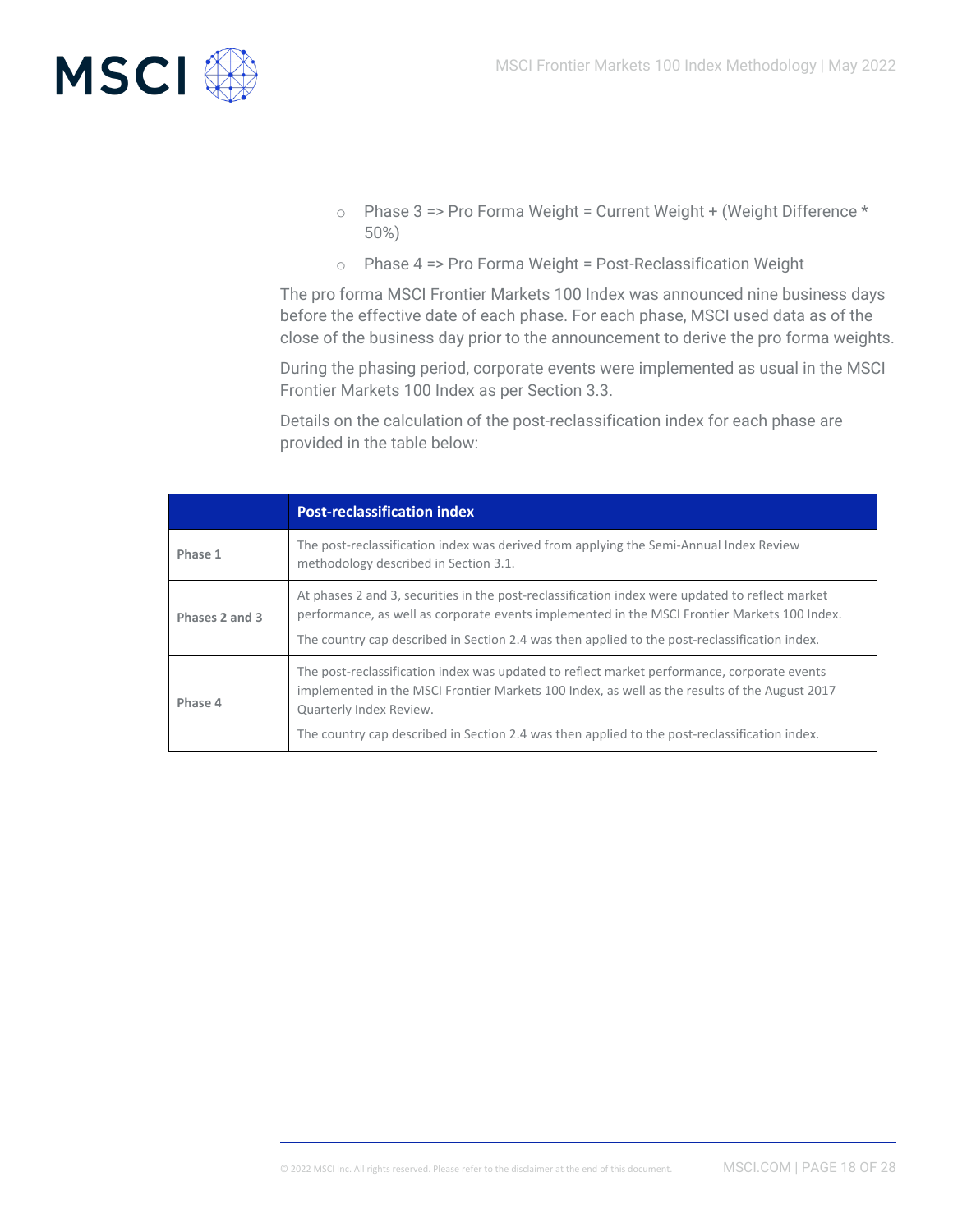

# <span id="page-18-0"></span>**Appendix IV: Phasing in the Context of the Reclassification of Argentina**

The reclassification of Argentina from Frontier Markets to Emerging Markets was implemented as part of the May 2019 Semi-Annual Index Review (SAIR). In this context, MSCI phased the May 2019 SAIR changes for the MSCI Frontier Markets 100 Index over four successive months:

- Phase 1: as of close of May 28, 2019 (effective May 29, 2019) to coincide with the May 2019 Semi-Annual Index Review
- Phase 2: as of close of June 27, 2019 (effective June 28, 2019)
- Phase 3: as of close of July 31, 2019 (effective August 1, 2019)

Phase 4: as of close of August 27, 2019 (effective August 28, 2019) to coincide with the August 2019 Quarterly Index Review

A larger proportion of the changes (40% of the weight difference) was implemented in the first phase in May, while the remaining changes was spread over three subsequent phases of 20% each.

The determination of the pro forma security weights at each phase followed the steps described in Appendix III as part of the phasing implemented in the context of Pakistan.

The pro forma MSCI Frontier Markets 100 Index was announced nine business days before the effective date of each phase. For each phase, MSCI used data as of the close of the business day prior to the announcement to derive the pro forma weights.

During the phasing period, corporate events were implemented as usual in the MSCI Frontier Markets 100 Index as per Section 3.6.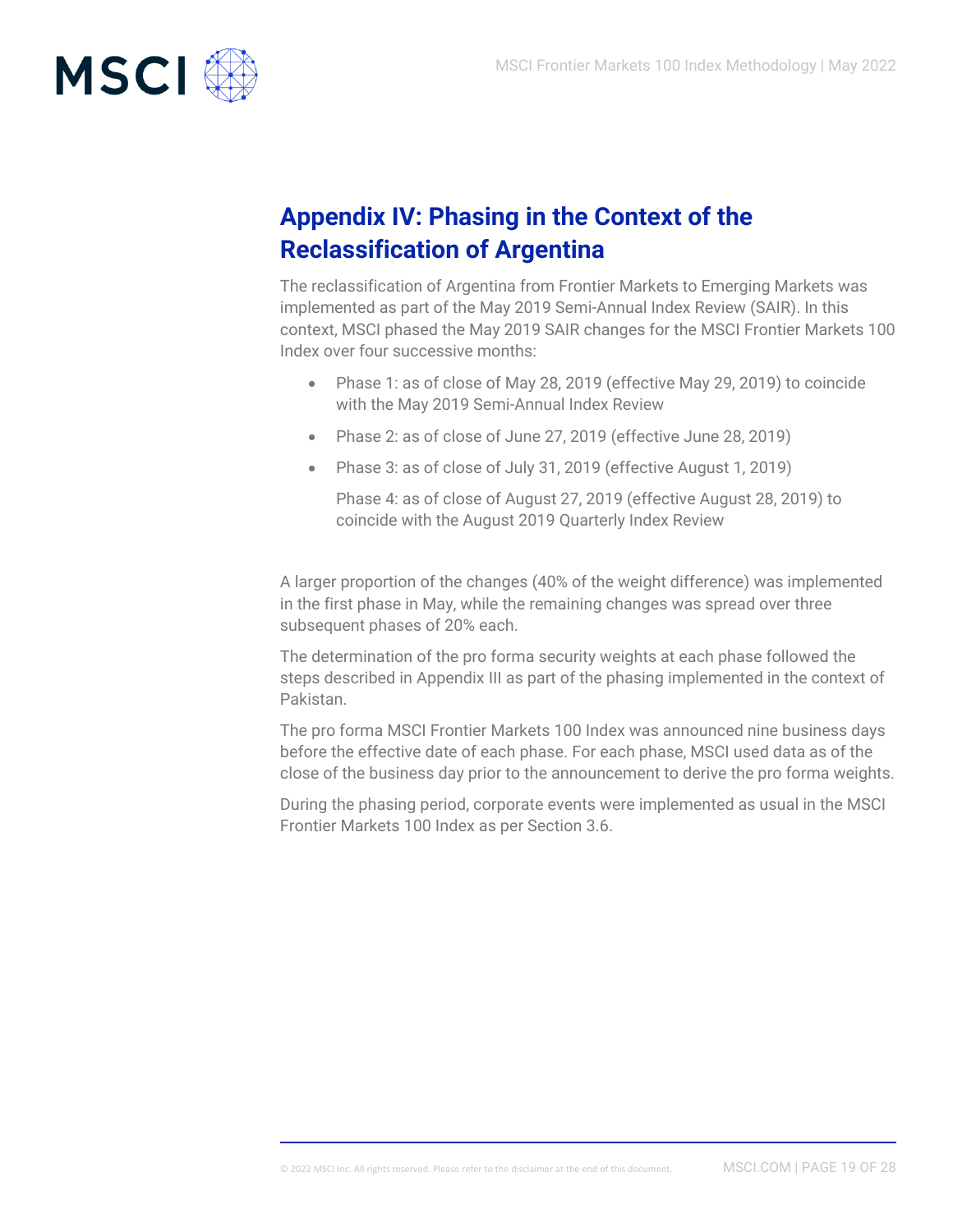

# <span id="page-19-0"></span>**Appendix V: Phasing in the Context of the Reclassification of Kuwait**

The reclassification of Kuwait from Frontier Markets to Emerging Markets will be implemented as part of the November 2020 Semi-Annual Index Review (SAIR). In this context, MSCI will phase the deletion of securities classified in Kuwait from the MSCI Frontier Markets 100 Index, targeting equal steps over five successive Index Reviews starting from the November 2020 SAIR.

In addition, as part of each phase, MSCI will keep unchanged the index weights of securities classified in Bangladesh<sup>4</sup>, Lebanon and Nigeria, subject to maintaining compliance with diversification rules and guidance in Section 2.5.

The pro forma MSCI Frontier Markets 100 Index will be announced nine business days before the effective date of each phase. For each phase, MSCI will use data as of the close of the business day prior to the announcement to derive the pro forma weights.

During the phasing period, corporate events will be implemented as usual in the MSCI Frontier Markets 100 Index as per Section 3.6.

The detailed treatment at each phase is as follows:

| <b>Detailed Treatment at Each Phase</b> |                                                                                  |                                                                                                                                                                                                                                                                                                                                                                   |
|-----------------------------------------|----------------------------------------------------------------------------------|-------------------------------------------------------------------------------------------------------------------------------------------------------------------------------------------------------------------------------------------------------------------------------------------------------------------------------------------------------------------|
| Step 1                                  | Apply MSCI<br><b>Frontier Markets</b><br>100 Index<br>Maintenance<br>methodology | Apply regular Index Maintenance Rules (SAIR rules at Phases 1, 3 and 5 or QIR rules at<br>Phases 2 and 4). See Sections 3.1 and 3.2 of the MSCI Frontier Markets 100 Index<br>methodology for SAIR and QIR maintenance rules respectively.<br>- This results in Preliminary Weights.                                                                              |
| Step <sub>2</sub>                       | Revert weights of<br>Bangladesh,<br>Lebanon and<br>Nigeria securities            | - Revert weights of Bangladesh <sup>4</sup> , Lebanon and Nigeria securities to their <b>Current Weights</b><br>(pre-rebalance).<br>Reallocate reverted weight changes to other securities on a pro-rated basis based on<br>$\overline{\phantom{a}}$<br><b>Preliminary Weights.</b><br>This results in Post-Reclassification Weights.<br>$\overline{\phantom{0}}$ |
| Step 3                                  | <b>Apply Phasing</b><br>Factors                                                  | For each security, determine the Weight Difference between the Post-Reclassification<br>$\overline{\phantom{a}}$<br>Weight and the Current Weight.                                                                                                                                                                                                                |

<sup>4</sup>As announced on July 12, 2021, starting at the August 2021 QIR, MSCI will no longer apply the special treatment announced on June 23, 2020 for the MSCI Bangladesh Indexes and indexes which Bangladesh is a component of. As such, the weights of Bangladesh securities will no longer be reverted to their pre-rebalance, Current Weights in the MSCI Frontier Markets 100 Index starting at the August 2021 QIR.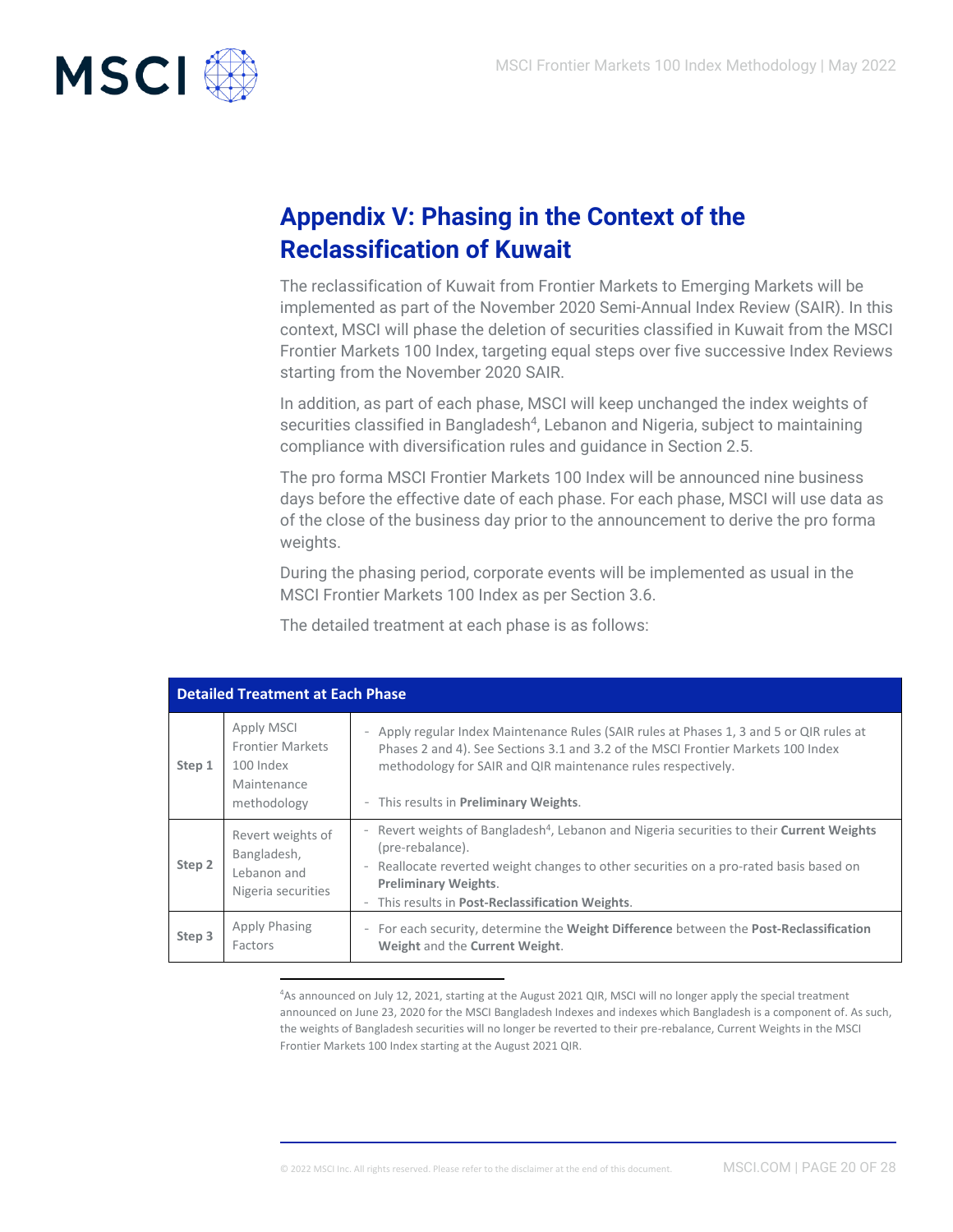

|        |                                   | Apply phasing factors to the Weight Difference per the Phasing Schedule below to arrive<br>at Pre-Diversification Capping Weights.                                           |
|--------|-----------------------------------|------------------------------------------------------------------------------------------------------------------------------------------------------------------------------|
| Step 4 | Apply<br>Diversification<br>Rules | Apply Diversification Rules and Guidance from Section 2.5 on the Pre-Diversification<br><b>Capping Weights.</b><br>- This results in final Pro Forma Weights for each phase. |

The calculation of the Pre-Diversification Capping Weights at each phase is as follows:

| <b>Phasing Schedule</b> |                     |                                                                                  |  |
|-------------------------|---------------------|----------------------------------------------------------------------------------|--|
| Phase                   | <b>Index Review</b> | <b>Calculation of Pre-Diversification Capping Weights</b>                        |  |
| Phase 1                 | November 2020 SAIR  | Pre-Diversification Capping Weight = Current Weight + (Weight Difference * 20%)  |  |
| Phase 2                 | February 2021 QIR   | Pre-Diversification Capping Weight = Current Weight + (Weight Difference * 25%)  |  |
| Phase 3                 | May 2021 SAIR       | Pre-Diversification Capping Weight = Current Weight + (Weight Difference * 33%)  |  |
| Phase 4                 | August 2021 QIR     | Pre-Diversification Capping Weight = Current Weight + (Weight Difference * 50%)  |  |
| Phase 5                 | November 2021 SAIR  | Pre-Diversification Capping Weight = Current Weight + (Weight Difference * 100%) |  |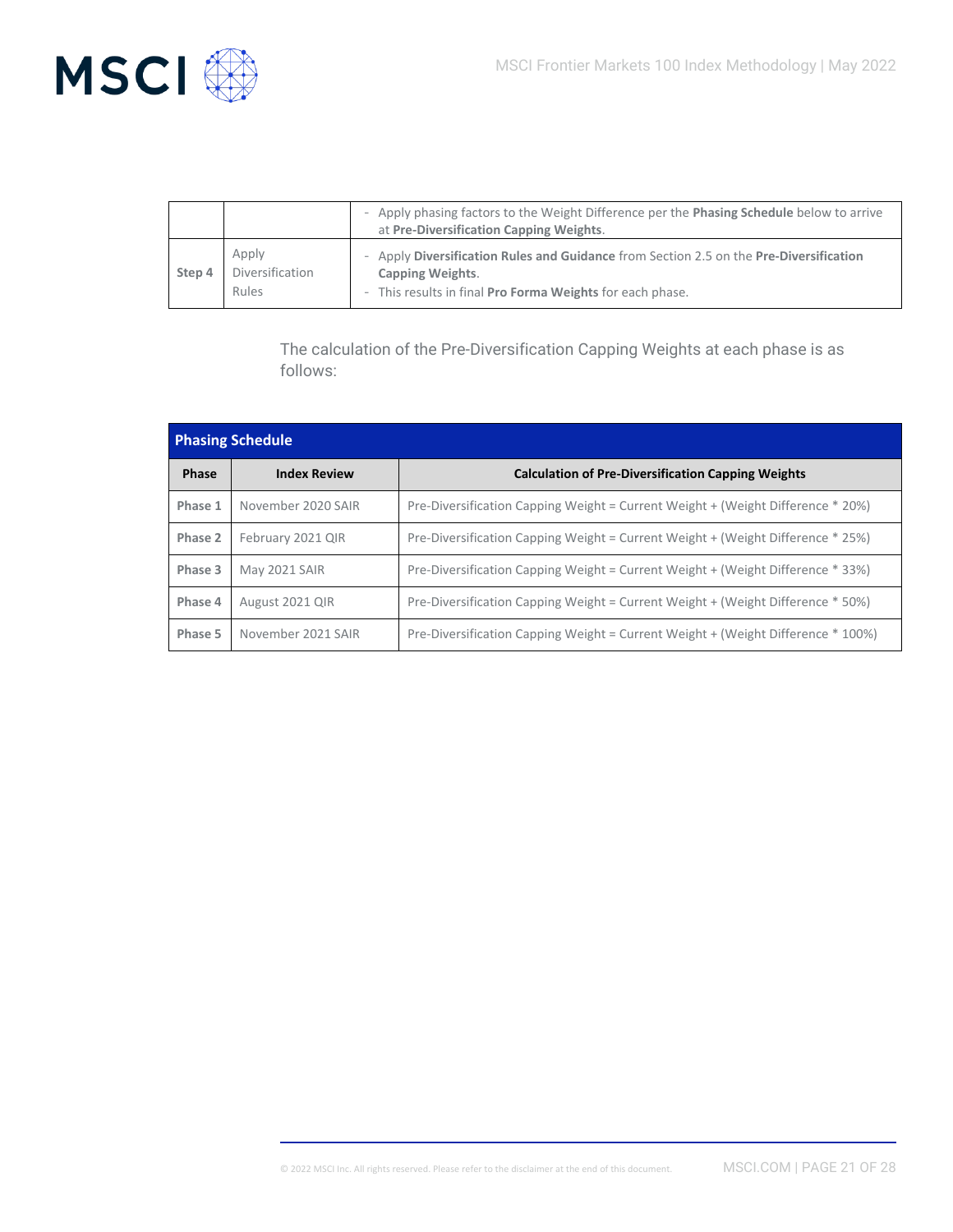

# <span id="page-21-0"></span>**Methodology Book Updates**

#### **The following sections have been modified since April 2012:**

The following changes were made in the context of the implementation of a new methodology for the MSCI Frontier Markets 100 Index which became effective at the time of the May 2014 Semi-Annual Index Review:

- 1: Introduction
- Updates in this section
- 2: Index Construction
- Updates in this section
- 3: Index Maintenance
- Updates in this section

Appendix I: Transition

• New section

Appendix II: Differences Between the Previous and the Current MSCI Frontier Markets 100 Methodology

• New section

### **The following sections have been modified since April 2014:**

The following changes were made following the transition to the new methodology for the MSCI Frontier Markets 100 Index which was completed at the time of the November 2014 Semi-Annual Index Review:

Appendix I: Transition

• Updates in this section

Appendix II: Differences Between the Previous and the Current MSCI Frontier Markets 100 Methodology

• Updates in this section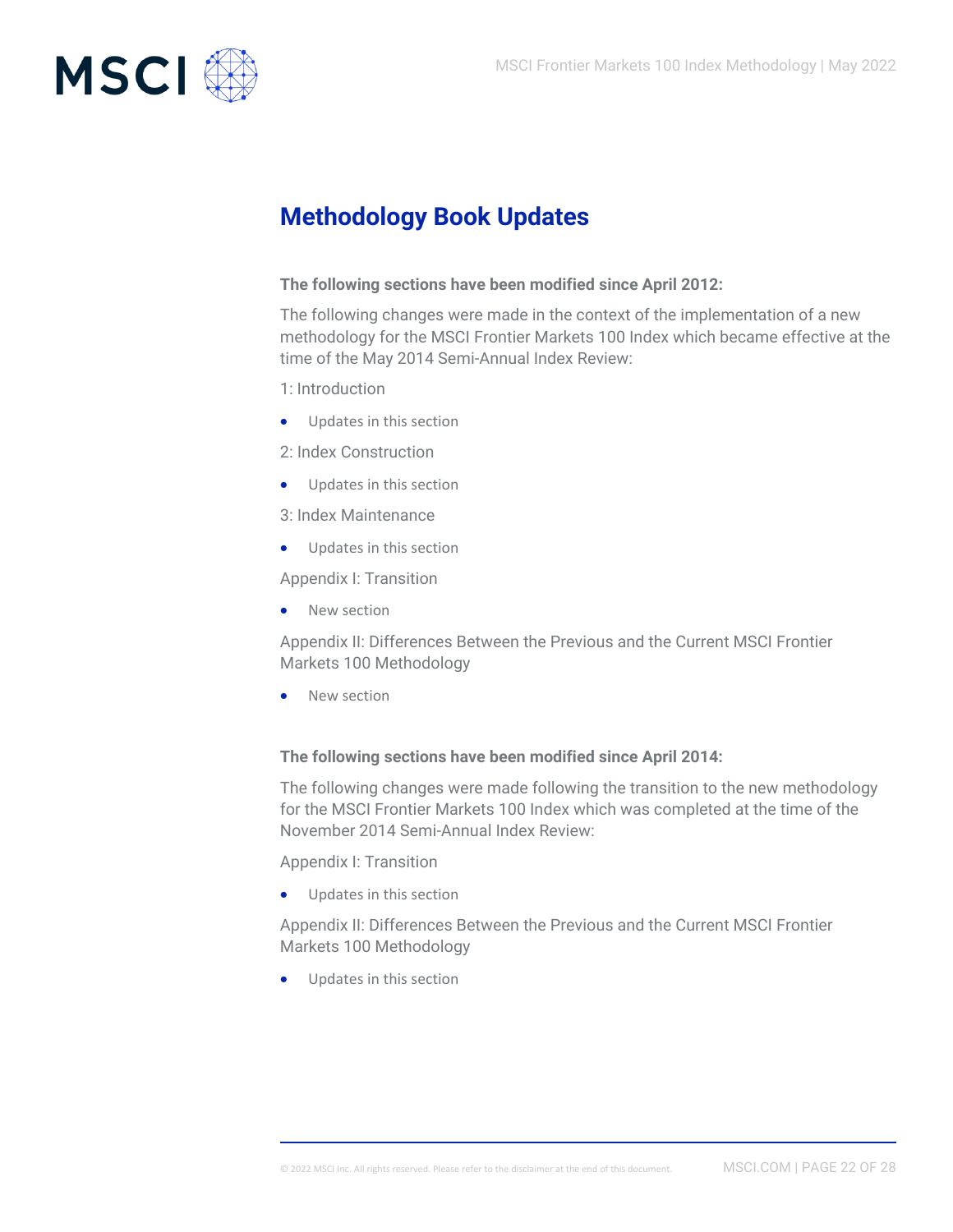

#### **The following sections have been modified since November 2014:**

3.1: Semi-Annual Index Reviews

- Updates in this section
- 3.2: Quarterly Index Reviews
- Updates in this section

#### **The following sections have been modified since February 2015:**

- 2.4: Country Cap
- Updates in this section

#### **The following sections have been modified since November 2016:**

1: Introduction

- Updates in this section
- 3.1.1: Eligible Markets
- New section
- 3.1.2: Updating the Eligible Universe
- Updates in this section
- 3.1.5: Inclusion of New Markets
- Section deleted

Appendix I: List of Eligible Markets

• New section

#### **The following sections have been modified since March 2017:**

1: Introduction

- Added minimum length of trading requirement
- 2.1: Eligible Universe
- Added minimum length of trading requirement

2.2: Minimum Free Float-Adjusted Market Capitalization Requirement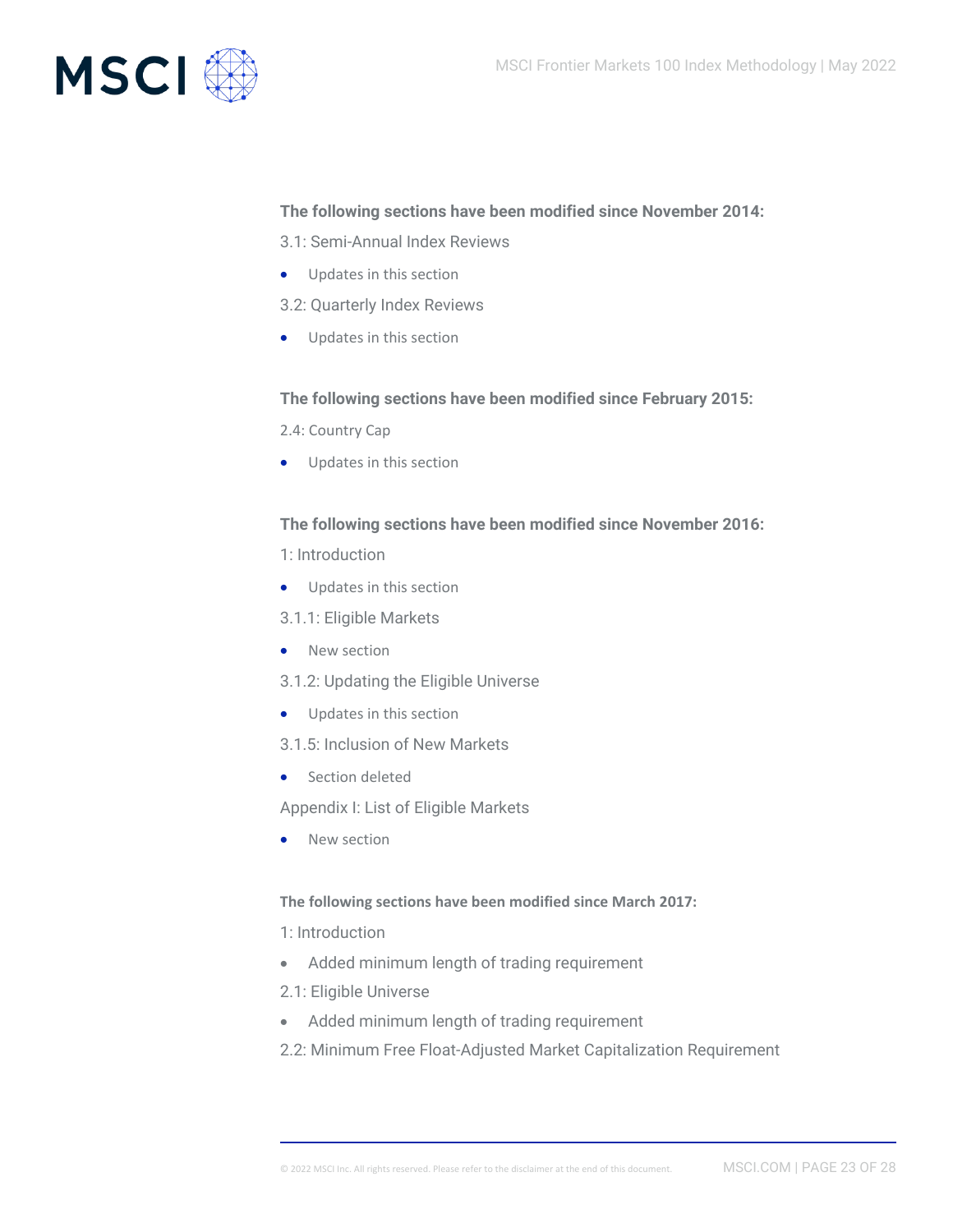

- Cumulative free float-adjusted market capitalization coverage threshold increased from 80% to 90%
- 2.4: Country Cap
- Last paragraph added
- 3.2: Quarterly Index Reviews
- Updates in this section
- 3.2.1: Updating the Minimum Free Float-Adjusted Market Capitalization Requirement
- New section
- 3.2.2: Additions During Quarterly Index Reviews
- New section
- 3.2.3: Deletions During Quarterly Index Reviews
- New section

3.3: Policy Regarding Trading Suspensions for Individual Securities during Index Reviews

• New section (previously included in sections 3.1 and 3.2)

3.4.1: Spin-offs, IPOs and Other Early Inclusion

• Updates in this section

Appendix III: Methodology Change and Phasing in the Context of the Reclassification of Pakistan

• New appendix

**The following sections have been modified since May 2017:**

Appendix I: List of Eligible Markets

• Removed Pakistan from the list

#### **The following sections have been modified since September 2017:**

Section 3.4 Cutoff Date for Market Capitalization and Prices Used for the Rebalancing

• Added new section

Section 3.5 Announcement Policy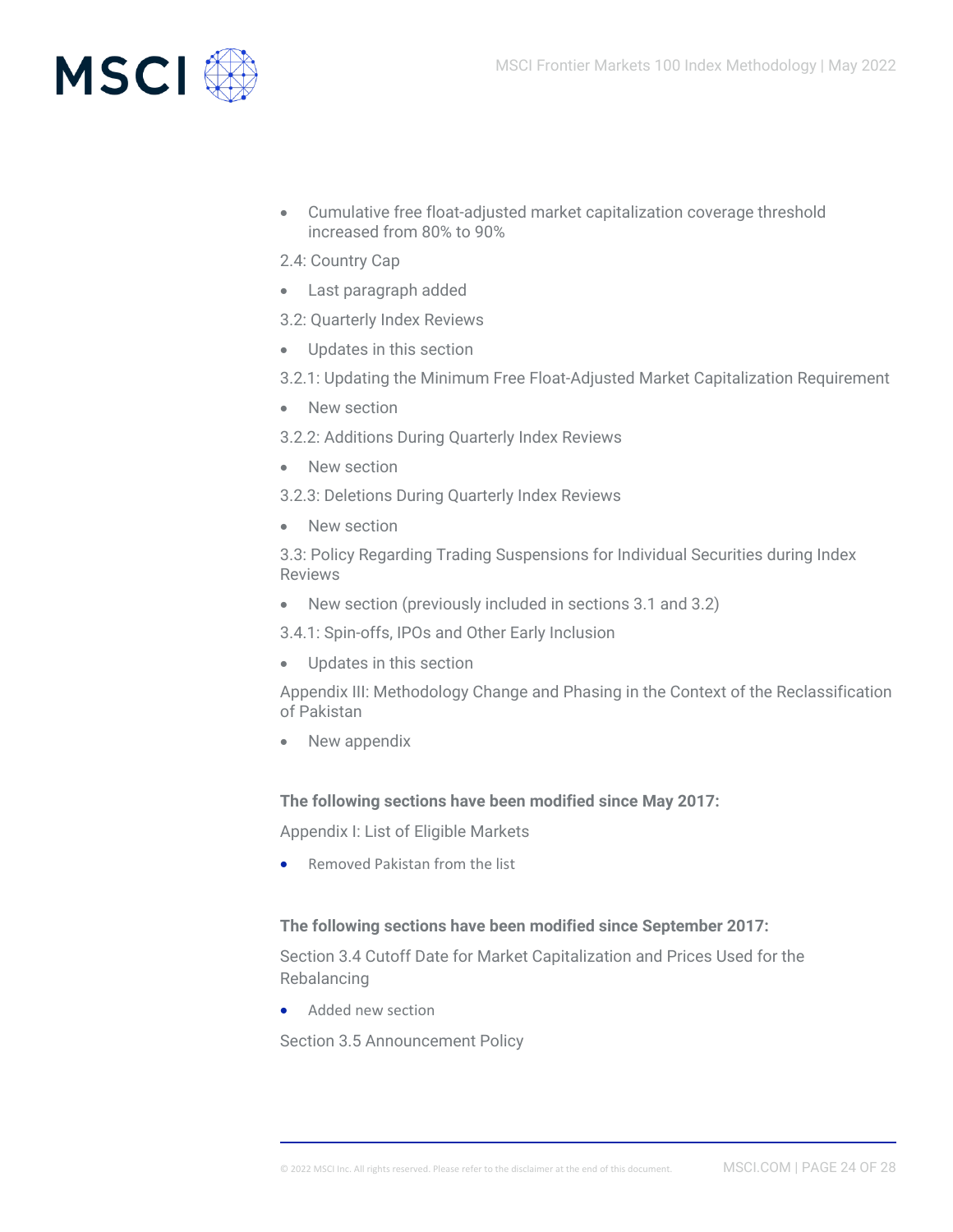

• Added new section

#### **The following sections have been modified since May 2019:**

Appendix I: List of Eligible Markets

• Removed Argentina from the list

Appendix IV: Phasing in the Context of the Reclassification of Argentina

• New appendix

#### **The following sections have been modified since August 2019:**

Appendix IV: Phasing in the Context of the Reclassification of Argentina

• Updated effective dates

**The following sections have been modified since May 2020:** Section 2.5: Diversification considerations

• Enhancement to the capping rules

Appendix I: List of Eligible Markets

• Removed Kuwait from the list

Appendix V: Phasing in the Context of the Reclassification of Kuwait

• New Appendix

**The following sections have been modified since November 2020:** Appendix I: List of Eligible Markets

• Removed Lebanon from the list

### **The following sections have been modified since February 2021:** Appendix I: List of Eligible Markets

• Added Iceland to the list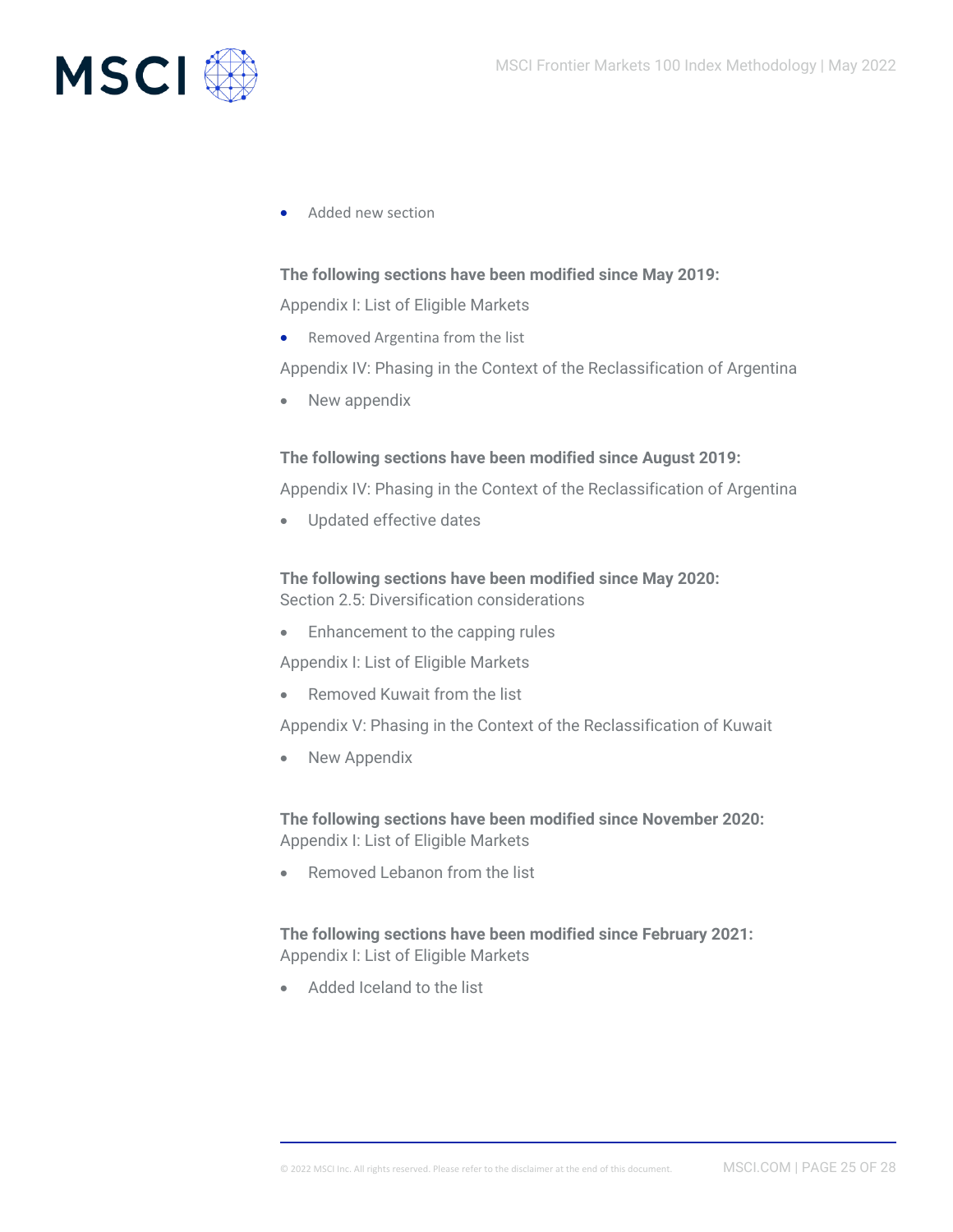

### **The following sections have been modified since May 2021:** Appendix V: Phasing in the Context of the Reclassification of Kuwait

• Added footnote for Bangladesh

#### **The following sections have been modified as of May 2022:**

Appendix I: List of Eligible Markets

• Added Pakistan to the list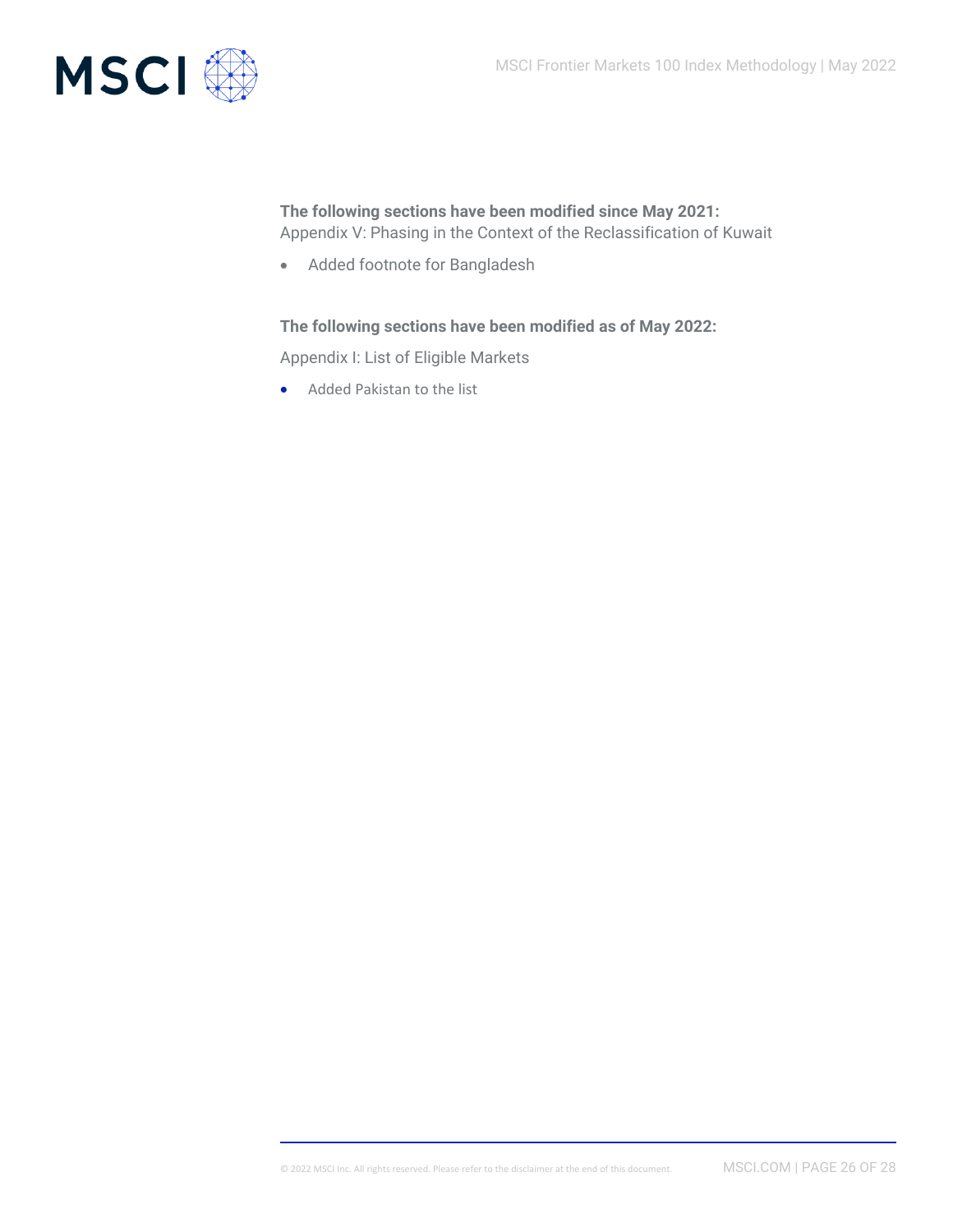

# **Contact us**

# **AMERICAS**

clientservice@msci.com

| Americas        | 1888 588 4567 *  |
|-----------------|------------------|
| Atlanta         | + 1 404 551 3212 |
| <b>Boston</b>   | +16175320920     |
| Chicago         | + 1 312 675 0545 |
| Monterrey       | +52 81 1253 4020 |
| <b>New York</b> | +12128043901     |
| San Francisco   | + 1 415 836 8800 |
| São Paulo       | +55 11 3706 1360 |
| Toronto         | +14166281007     |

# EUROPE, MIDDLE EAST & AFRICA

| Cape Town | +27216730100      |
|-----------|-------------------|
| Frankfurt | +49 69 133 859 00 |
| Geneva    | +41 22 817 9777   |
| London    | +44 20 7618 2222  |
| Milan     | +39 02 5849 0415  |
| Paris     | 0800 91 59 17 *   |

# ASIA PACIFIC

| China North     | 10800 852 1032 *      |
|-----------------|-----------------------|
| China South     | 10800 152 1032 *      |
| Hong Kong       | +852 2844 9333        |
| Mumbai          | +91 22 6784 9160      |
| Seoul           | 00798 8521 3392 *     |
| Singapore       | 800 852 3749 *        |
| Sydney          | +61290339333          |
| <b>Taipei</b>   | 008 0112 7513 *       |
| <b>Thailand</b> | 0018 0015 6207 7181 * |
| Tokyo           | + 81 3 5290 1555      |
|                 |                       |

 $* =$  toll free

### ABOUT MSCI

MSCI is a leading provider of critical decision support tools and services for the global investment community. With over 50 years of expertise in research, data and technology, we power better investment decisions by enabling clients to understand and analyze key drivers of risk and return and confidently build more effective portfolios. We create industry-leading research-enhanced solutions that clients use to gain insight into and improve transparency across the investment process.

To learn more, please visit www.msci.com.

*The process for submitting a formal index complaint can be found on the index regulation page of MSCI's website at: [https://www.msci.com/index](https://www.msci.com/index-regulation)[regulation](https://www.msci.com/index-regulation).*